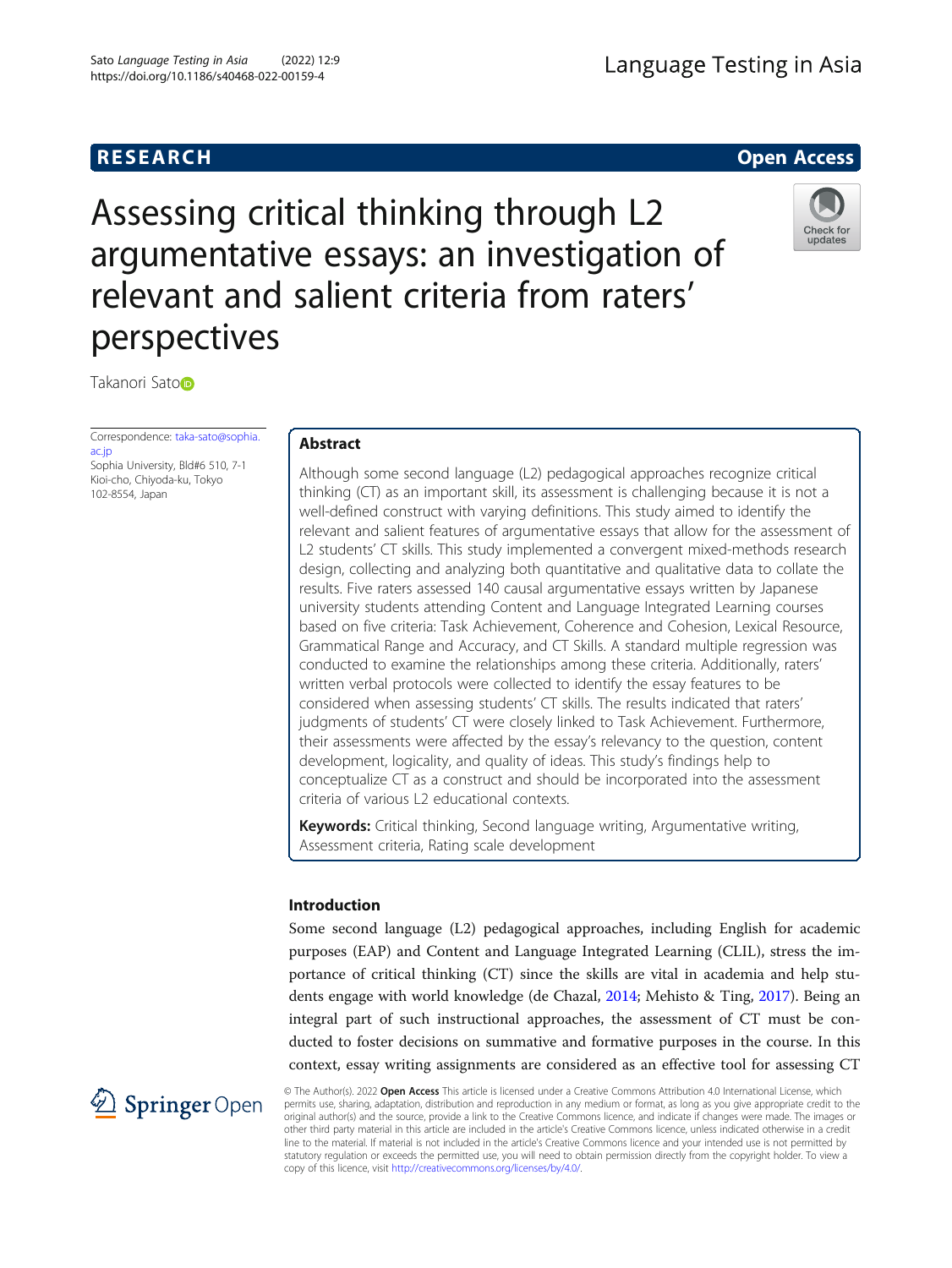skills, as they provide students with time to carefully consider reasons for their assertions and refine their ideas (Nosich, [2022;](#page-18-0) Wade, [1995](#page-18-0)).

However, assessing CT through essay writing is challenging because "the term 'critical thinking' is a notoriously fuzzy construct in education" (Yuan & Stapleton, [2020,](#page-18-0) p. 41) and "critical thinking as a concept is diffuse" (Wilson, [2016](#page-18-0), p. 257). While performance assessment requires rating scales to enable assessors to measure students' L2 output (McNamara, [1996\)](#page-18-0), the elusive construct of CT makes it difficult to clearly decide what to assess. Although numerous elements of CT have been explicated for general education (e.g., Paul & Elder, [2014](#page-18-0)), it has not been operationalized specifically for L2 pedagogical settings, and hence relevant and salient criteria have not been established for assessing L2 students' CT through their essays. In particular, delineating this construct is warranted for argumentative writing, which is an imperative type of writing that L2 students are likely to engage in various academic contexts (Hirvela, [2017\)](#page-17-0).

One effective approach to disentangling such an elusive construct is to investigate people's intuitive judgments of it. In other words, studies on how essay readers evaluate the writers' CT skills can provide empirical data that can help researchers identify relevant and salient features of the construct. Nevertheless, no existing studies have implemented this research approach to delineate CT for L2 writing assessment. Therefore, this study aimed to identify the features of argumentative essays that allow for the assessment of L2 students' CT by investigating how readers rate and judge the writers' CT skills through their argumentative essays. This study's findings contribute to the conceptualization of CT as a construct and the development of rating scales for measuring it in L2 educational contexts.

#### Literature review

#### CT theories and argumentative writing

CT is known as a fuzzy and elusive concept because of its various competing definitions and interpretations (Wilson, [2016\)](#page-18-0). Davies and Barnett ([2015](#page-17-0)) indicate how widely CT has been defined by summarizing its concepts in three movements: the critical thinking movement, which focuses on argumentation skills and dispositions; the criticality movement, which addresses ethical actions and morality in society; and the critical pedagogy movement, which aims to overcome the oppression that restricts human freedom. One widely utilized definition for CT is "Critical thinking is a reasonable reflective thinking focused on deciding what to believe and do" (Ennis, [2011](#page-17-0), p. 10). This conception outlines 12 dispositions (e.g., trying to be well informed and being openminded) and 16 abilities (e.g., analyzing arguments and judging the credibility of sources) that describe the characteristics of ideal critical thinkers. While argumentative skills are required to demonstrate reflective thinking, this view focuses on judgment formation and decision-making than the mechanisms of argumentation (Davies & Barnett, [2015](#page-17-0)). Ennis ([2011](#page-17-0)) claims that CT "should be a very important part of our personal, civic, and vocational lives and should receive attention in our education system" (p. 10).

CT skills in L2 pedagogies are built on Ennis's [\(2011\)](#page-17-0) conception and focus on promoting argumentation and cognitive thinking skills. Dummett and Hughes ([2019\)](#page-17-0) defined CT in the English language teaching context as "a mindset that involves thinking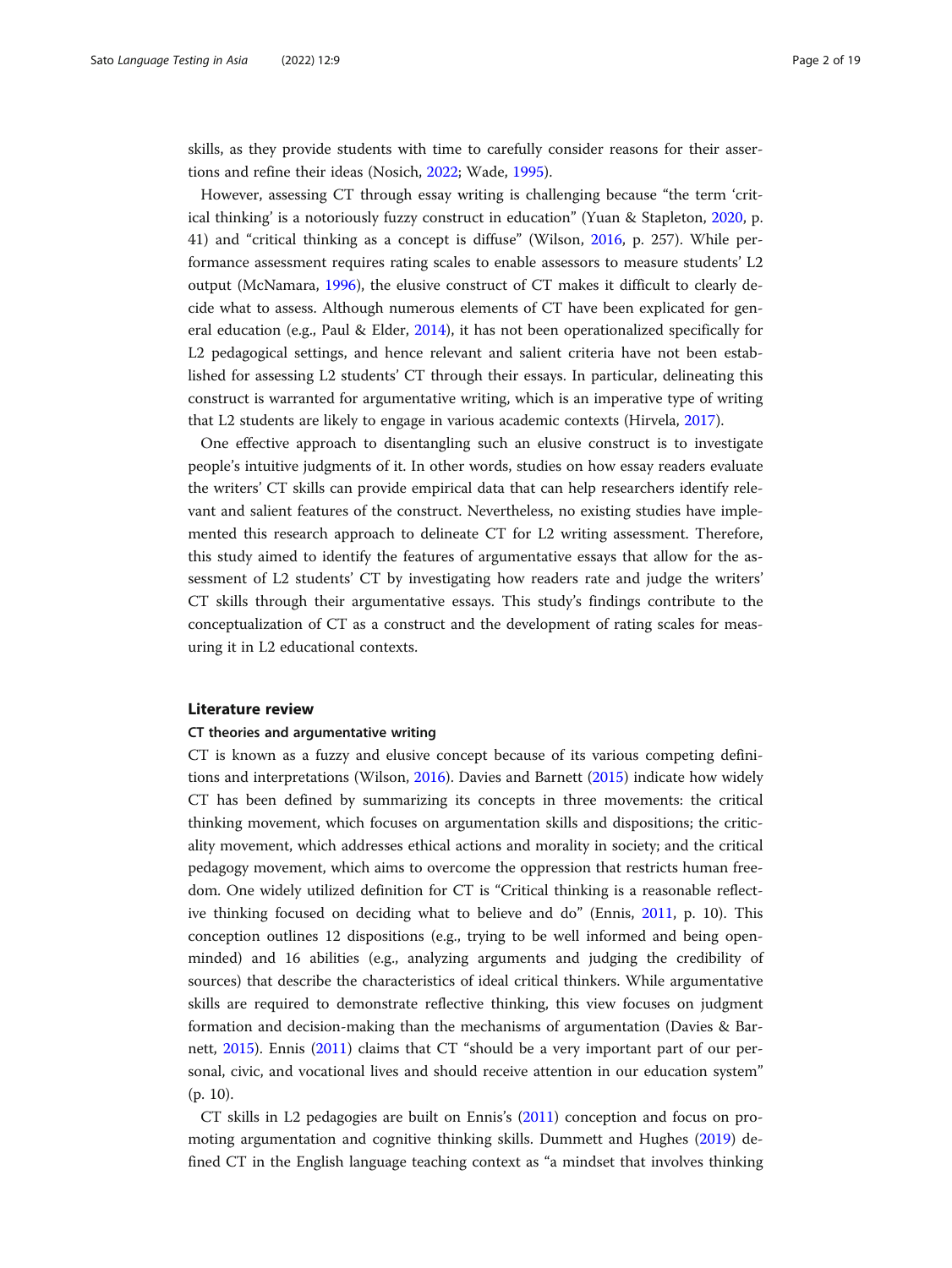reflectively (being curious), rationally (thinking analytically), and reasonably (coming to sensible conclusions)" [emphasis in original] (p. 4) and illustrated how it is associated with Anderson and Krathwohl's [\(2001\)](#page-17-0) categories of cognitive process dimensions. Anderson and Krathwohl ([2001](#page-17-0)) specified six cognitive process categories that education should incorporate to help students improve their retention abilities and the transfer of learning. These categories are as follows: to remember (retrieving knowledge from memory), understand (building connections between prior and new knowledge), apply (using the acquired knowledge in new situations), analyze (breaking down concepts into constituent parts and verifying how they relate to each other), evaluate (making judgments using certain criteria), and create (making new products using previous learning experience). They are regarded as relevant skills for CT development that should be taught in EAP (de Chazal, [2014](#page-17-0)) and CLIL (Coyle et al., [2010\)](#page-17-0). Among them, "analyze" and "evaluate" are most often associated with CT (de Chazal, [2014](#page-17-0)).

The ability to present arguments is an essential CT skill because it involves presenting one's views with both reasons and evidence (Chaffee, [2019;](#page-17-0) Fisher, [2011;](#page-17-0) Nosich, [2022](#page-18-0)). As Cottrell ([2017](#page-17-0)) states, "essays are exercises in critical thinking" (p. 161). Notably, in argumentative essay writing tasks—with or without source materials—students must not only present their ideas but also assess their own reasoning. At a minimum, essay writing involves remembering (retrieving relevant information), creating (writing an essay), and evaluating (critiquing one's own ideas) (Anderson & Krathwohl, [2001](#page-17-0)). As fundamental CT abilities, critiquing one's own reasoning and engaging in dialectical thinking (Tanaka & Gilliland, [2017\)](#page-18-0), as well as the need for refinement, make essay writing appropriate for assessing students' CT skills (Wade, [1995\)](#page-18-0).

#### CT assessment criteria

Scholars have proposed various criteria for assessing CT skills, including cognitive thinking and reasoning skills. Chaffee [\(2019\)](#page-17-0) and Fisher ([2011](#page-17-0)) provided two criteria focusing on reasoning: whether the reasons support its conclusion (validity) and whether the reasons are true and acceptable (truth). An argument that includes accurate reasons that fully support the writer's claims is considered a sound argument. Furthermore, Paul and Elder [\(2014\)](#page-18-0) proposed the following nine intellectual standards for assessing reasoning: (a) clarity of statements, (b) accuracy of information (i.e., truth), (c) precision of statements, (d) relevance of ideas, (e) depth of thoughts, (f) breadth of viewpoints, (g) logicalness (i.e., validity), (h) significance of information, and (i) fairness of arguments (see also Nosich, [2022\)](#page-18-0). These were proposed for use by those who study CT to evaluate a given argument and improve the quality of their own reasoning. Thus, these criteria were not specifically designed for assessing the CT skills of L2 learners through their argumentative essays. Yanning ([2017](#page-18-0)) developed a rating scale based on Paul and Elder's [\(2014\)](#page-18-0) standards and implemented it to measure Chinese students' CT through their L2 argumentative essays. However, as the aim of the study was to gauge the effectiveness of a pedagogical approach, the appropriateness of the scale itself was not scrutinized.

Some scholars have proposed certain criteria to specifically assess CT skills through argumentative essays. Cottrell's [\(2017](#page-17-0)) description of critical writers enlists the following features of essays that reflect CT skills: presenting arguments clearly to make them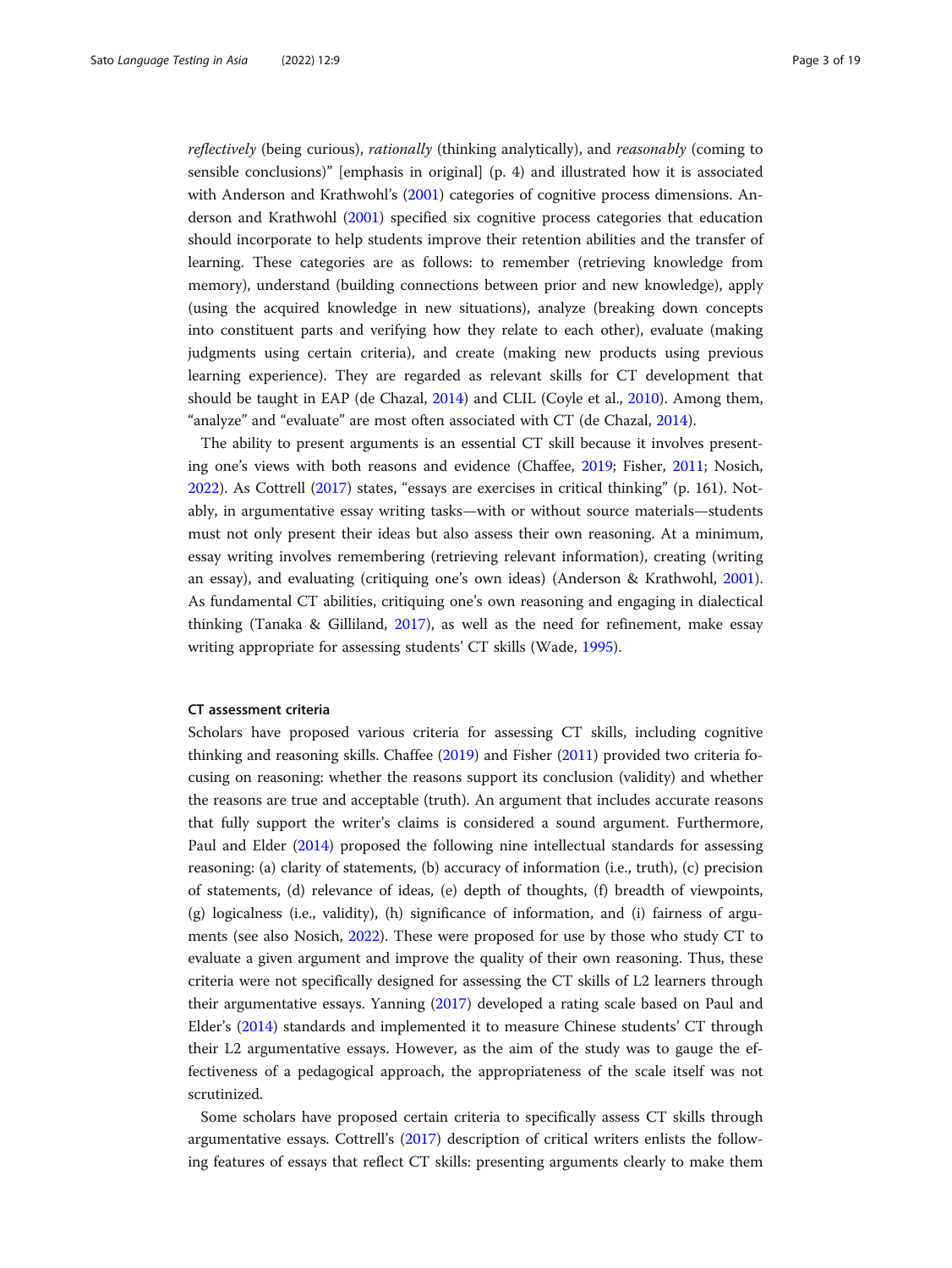comprehensible to readers, selecting the most controversial points to discuss in detail, placing arguments in logical order to emphasize the most controversial points, and using discourse markers to help readers understand the arguments. Additionally, the Washington State University (WSU) Center for Teaching, Learning, and Technology ([2009](#page-18-0)) developed a rating scale for CT skills displayed in argumentative essays consisting of seven criteria with detailed descriptors. The rating scale examines students' (a) identification of an issue, (b) consideration of the issue's context, (c) presentation and assessment of supporting evidence, (d) integration of diverse perspectives, (e) presentation of their own perspectives, (f) identification of implications and consequences, and (g) communication of the message. These criteria were identified based on the practical experiences of WSU's staff members. This scale has also been included in writingintensive courses in a U.S. university's general education curriculum (Morozov, [2011](#page-18-0)). Although Cottrell's [\(2017\)](#page-17-0) description and WSU's rating scale connect CT skills with writing abilities, they were neither developed specifically to assess L2 learners' CT skills nor based on research. Hence, these criteria, developed for native English speakers, do not necessarily consider the characteristics of L2 students' writing.

Finally, Stapleton ([2001](#page-18-0)) created a scheme to quantify CT as displayed in argumentative passages written in English by Japanese university students. This covers the key elements of CT and examines the numbers of (a) arguments presented (opinions and their reasons), (b) evidence given in support of each reason, (c) presentation of opposing arguments, (d) refutations of these counterarguments, and (e) any potential fallacies. Nevertheless, the quantified outcomes here do not necessarily reflect the essay's CT level or logical quality. For example, presenting numerous pieces of supporting evidence does not mean that the writer possesses high CT skills. Thus, the scheme cannot readily be adopted to measure L2 students' level of CT displayed in their argumentative essays.

In summary, a wide range of criteria has been suggested to assess CT skills based on theories conceptualizing CT. A significant limitation of the current CT criteria is that they are neither empirically derived nor supported for use in L2 educational contexts. Therefore, it remains unclear whether the suggested criteria are relevant to and salient in L2 essay writing assessments and whether other important criteria exist that have not yet been acknowledged.

#### Conceptualizing constructs for the development of a rating scale

Investigating raters' intuitive judgments of CT skills is helpful in forming its conceptualization in L2 educational contexts. An empirical investigation of raters' judgments would reveal the construct's components and facilitate the development of a rating scale. Researchers have identified the influential features of various constructs in applied linguistics, including oral fluency (e.g., Bosker et al., [2013\)](#page-17-0), accentedness and comprehensibility (e.g., Saito et al., [2017\)](#page-18-0), oral communicative ability (Sato, [2012](#page-18-0); Sato & McNamara, [2019](#page-18-0); McNamara, [1990\)](#page-17-0), and writing proficiency (e.g., Cumming et al., [2001](#page-17-0)). These studies scrutinized raters' intuitive judgments of the targeted constructs without using descriptors and rigorous training to assess them.

Furthermore, they identified the influential components of raters' intuitive judgments of the constructs using one of the following three approaches. The first approach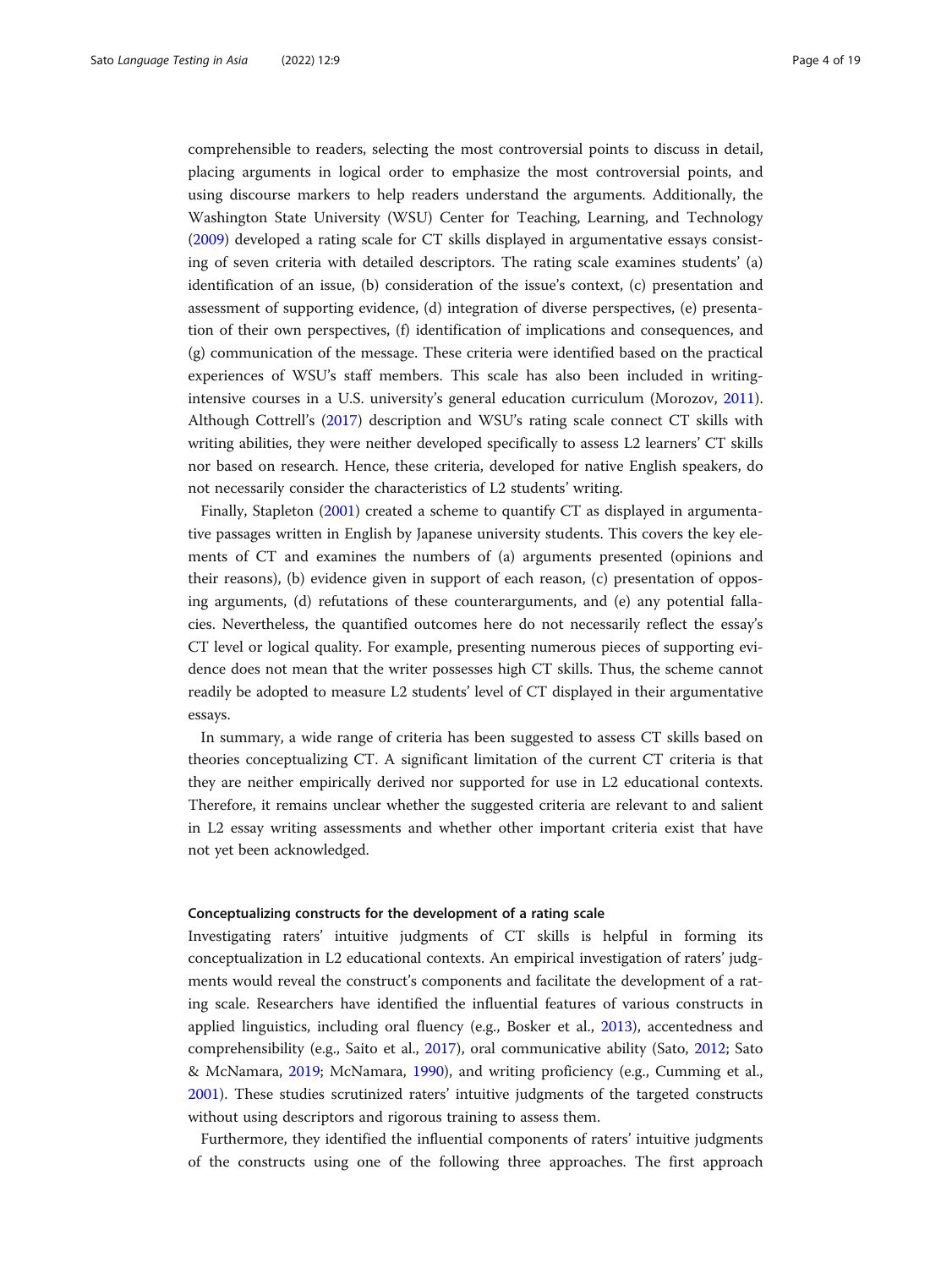investigated the correlation between raters' judgments and objective measurements of the linguistic features of the performances (Bosker et al., [2013](#page-17-0); Saito et al., [2017](#page-18-0)). The second approach examined the relationship between raters' judgments and their ratings of specific performance features (Sato, [2012;](#page-18-0) McNamara, [1990](#page-17-0)). The third approach required raters to judge performances and verbalize their rating process to identify features that affected their judgments (Sato & McNamara, [2019;](#page-18-0) Cumming et al., [2001](#page-17-0)). The first and second approaches identify features that unconsciously influence raters' judgments (e.g., McNamara, [1990](#page-17-0)). However, they do not consider the influence of other factors. The third approach compensates for this limitation. Nonetheless, analyzing verbal protocols may not be sufficient because raters' reports may not accurately represent the actual factors that affected their judgments (Gass & Mackey, [2017](#page-17-0)).

These studies have had important implications for the development of rating scales for oral fluency as well as overall speaking and writing proficiency. However, investigation of raters' judgments in the context of assessing L2 learners' CT through argumentative essay writing has not been conducted yet.

#### Theoretical background

Rating scales are tools, composed of criteria which assess test-takers' performance. Consequently, it is important to shortlist criteria that should be included in the scales by operationally defining the target construct and specifying its constituents. In general, a theory explicating the target construct is an important frame of reference for operationally defining it (Bachman & Palmer, [2010\)](#page-17-0). However, there is no agreed theory of writing explaining the construct of L2 writing itself (Knoch, [2022\)](#page-17-0), and none of the CT assessment models was developed specifically for L2 writing based on research (e.g., Paul & Elder, [2014\)](#page-18-0). In this context, the empirically identified components of CT contribute to conceptualizing it for L2 writing assessment and can be included as features into a rating scale.

This study aimed to identify the features of argumentative essays that allow for the assessment of CT by investigating how readers judge the writers' CT skills. More specifically, the study addresses the following research questions (RQs):

- 1. What is the relationship between rater judgments of students' CT skills and their ratings using the assessment criteria for L2 writing proficiency?
- 2. What essay features do raters consider when judging students' CT skills?

The second and third approaches (see the "Conceptualizing Constructs for the Development of a Rating Scale" section) were applied to answer RQs 1 and 2, respectively. RQ1 is concerned with raters' intuitive judgments of writers' CT skills corresponding to any criteria used to measure L2 writing proficiency. Additionally, to explore any influential features other than the criteria uncovered by RQ1, a verbal protocol analysis was employed for RQ2. Therefore, this study aims to conceptualize CT by combining both research approaches and compensating for their limitations.

### Methodology

The present study is exploratory research employing inductive reasoning, as its purpose is to identify the relevant and salient CT features of argumentative essays without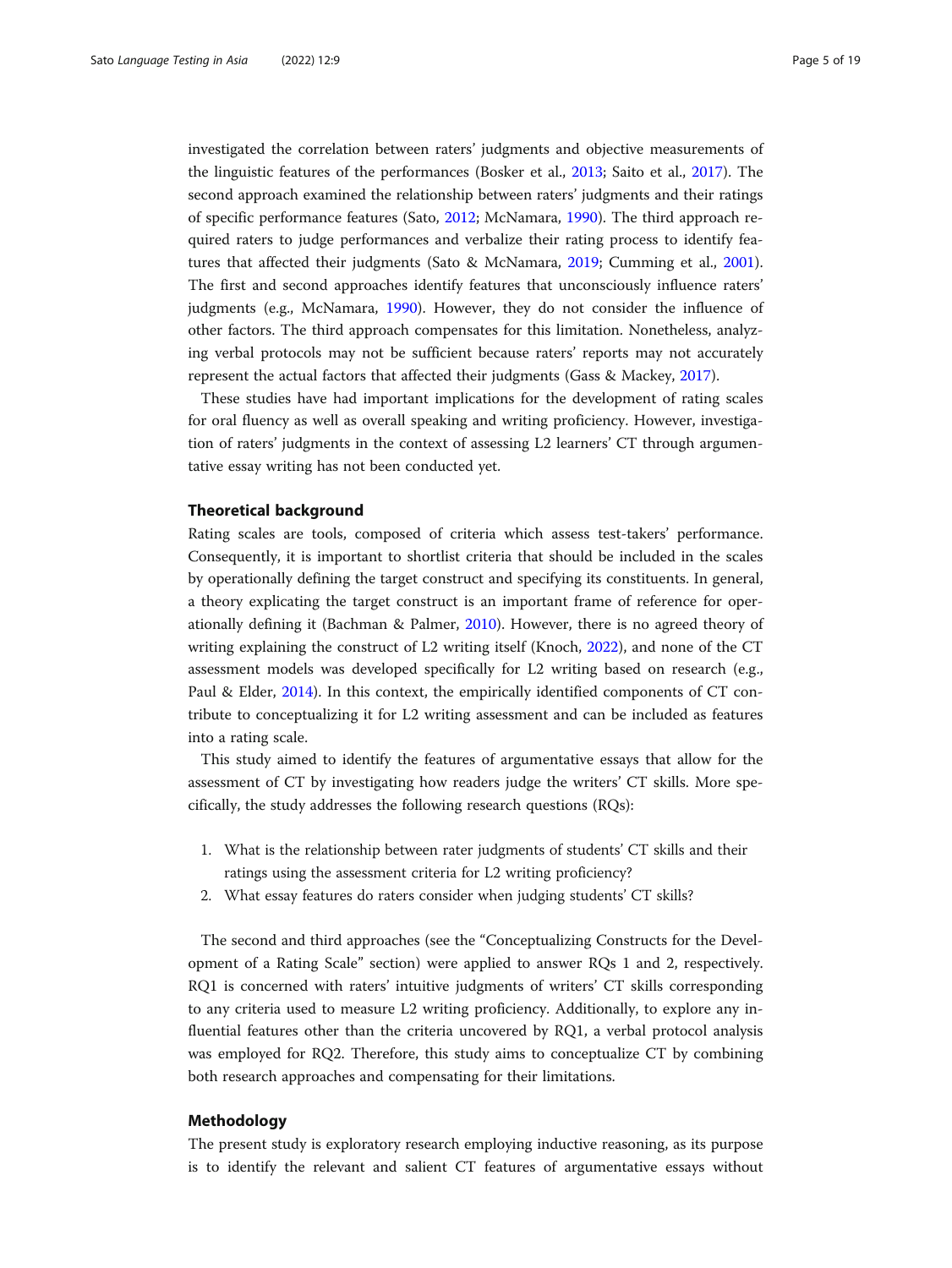applying existing CT theoretical frameworks. This study implemented a convergent mixed-methods research design, which involves the collection and analysis of both quantitative and qualitative data to merge the results (Creswell, [2015](#page-17-0)). More specifically, the scores for students' argumentative essays awarded by five raters were analyzed to examine the relationships among the assessment criteria. Additionally, the raters' verbal protocol data were analyzed to reveal the essay features that influenced the raters' judgments of the students' CT skills.

#### Participants

#### **Students**

Eighty-nine first- and second-year university students who attended CLIL courses participated in this study and took both pre- and post-test (see the "Data Collection Instrument" section). They were from two elementary, three lower-intermediate, and two upper-intermediate English courses. Based on their Test of English for Academic Purposes scores (a placement test), it was determined that the students' proficiency grades were roughly equivalent to levels A2 to B1 of the Common European Framework of Reference (CEFR) (Council of Europe, [2001\)](#page-17-0). In the CLIL courses, the students were taught an academic subject selected by each instructor (e.g., Japanese culture and world Englishes) and encouraged to use the four English language skills (reading, listening, speaking, and writing). CT development is an explicit aim stated in the course syllabus, although the degree to which it was covered in the classes depended on each instructor. Moreover, details about CT—including its definition and assessment—were not included in the syllabus. The students signed an informed consent form to agree to have their essays used for research purposes.

#### Raters

Five native English speakers with work experience as examiners of the International English Language Testing System (IELTS) participated in the study as raters. Table 1 shows their background information. All raters had a Master's degree and at least 16 years' experience in English language teaching and 6 years' experience as IELTS examiners. They were chosen because this research examined the effectiveness of the CLIL program using the IELTS rating scale.

#### Data collection instrument

This study used students' performance data derived from a course evaluation project that examined the effectiveness of a CLIL program offered at a private Japanese

|                              | R1             | R <sub>2</sub> | R <sub>3</sub> | R4             | R5             |
|------------------------------|----------------|----------------|----------------|----------------|----------------|
| Age                          | $41 - 50$      | $31 - 40$      | $41 - 50$      | $41 - 50$      | $51 - 60$      |
| Gender                       | Male           | Male           | Female         | Male           | Male           |
| Nationality                  | <b>British</b> | <b>British</b> | Filipino       | <b>British</b> | <b>British</b> |
| Academic degree              | MA             | MA             | MA             | MA             | <b>MA</b>      |
| Years of teaching experience | $21 - 25$      | $16 - 20$      | $16 - 20$      | $21 - 25$      | 26 or above    |
| Years of examiner experience | $11 - 15$      | $6 - 10$       | $11 - 15$      | $11 - 15$      | $16 - 20$      |

**Table 1** Background information about the raters  $(N=5)$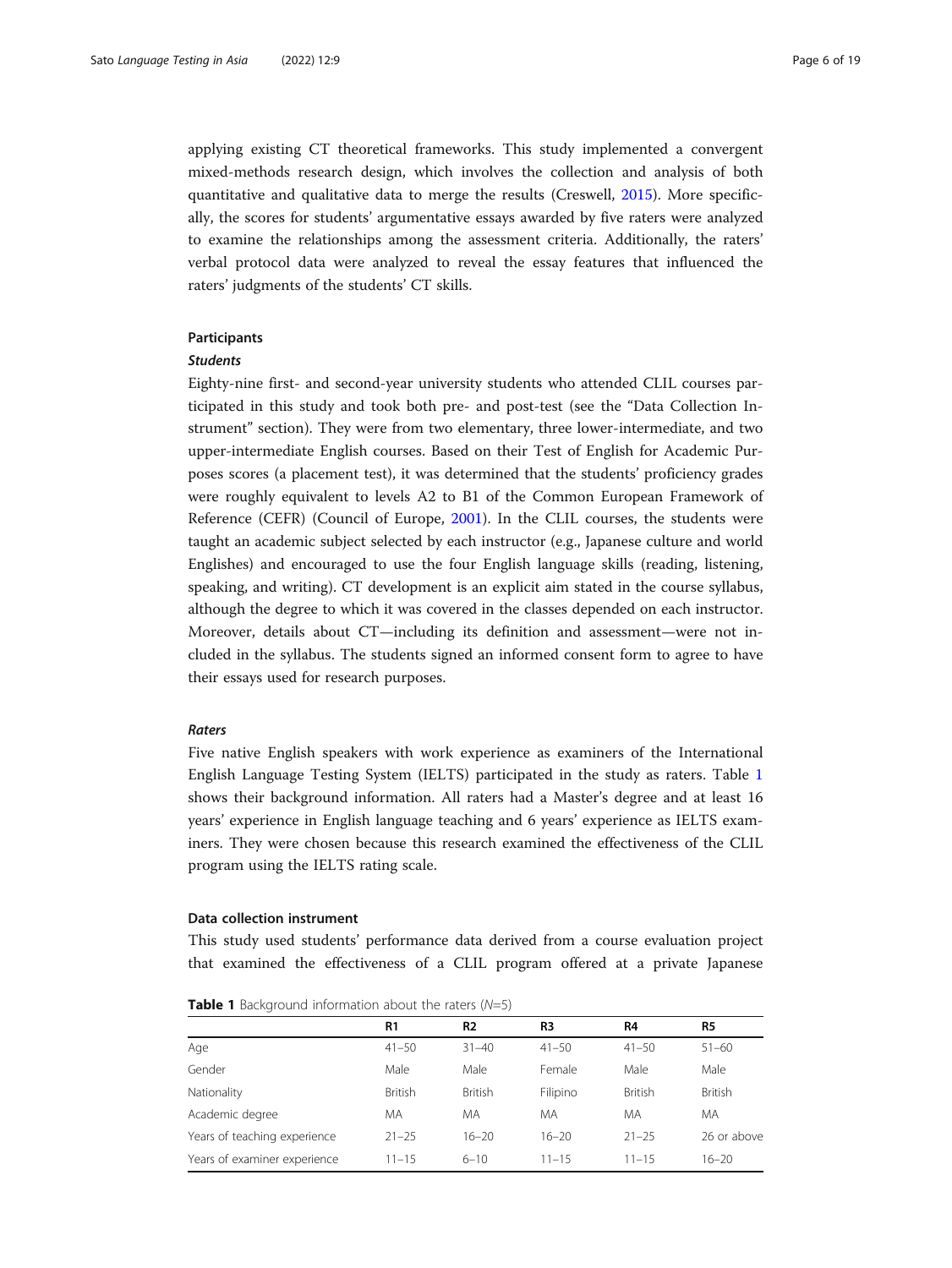university. Students of seven 28-class (14-week) CLIL courses underwent identical speaking and writing tests on two occasions: during the 2nd/3rd class (pre-test) and the 27th class (post-test). This study then used the students' essays in the pre- and postwriting tests and their subsequent ratings in its analysis.

Pre- and post-tests to measure students' productive skills were developed for the course evaluation. A timed-independent writing task was developed by the researcher along with his colleague, in which students were instructed to write an essay to answer the following prompt: "What motivates students to study their subject at university? Give specific details and examples to explain your answer." They were asked to write approximately 300 words in 30 min using either a computer or pen and paper. This is a causal argumentative essay task in which students are required to speculate on the possible causes of a given phenomenon (Ramage et al., [2015](#page-18-0)). The task was considered suitable to elicit students' CT skills because it involved critiquing and refining one's reasoning while formulating arguments. Moreover, a similar writing task has also been employed by some well-known English proficiency tests (e.g., IELTS and the Test of English as a Foreign Language) to assess argumentation of L2 learners (Hirvela, [2017](#page-17-0)). The topic was selected because it was assumed that students do not need any specialized background knowledge to respond to it, but rather are able to use their creativity and personal examples to construct their argument.

#### Data collection procedure

Students were informed that the test's purpose was to examine improvements in their productive language skills following a one-semester CLIL course. They were also told that their test results would not affect their grades in this course. However, they were not informed that their CT skills would be assessed through the tests.

The handwritten essays were typed in Microsoft Word, and the same formatting style was applied to all of them, including those typed by the students themselves (Times New Roman, 12-point, single-spaced). Then, two essays each from the 70 students, who had produced, were collected, and hence a total of 140 essays (70 each from the pre- and post-tests) were procured. These students were chosen from among those who wrote more than 120 words, as it would have been difficult to assess multiple linguistic features and CT skills in shorter essays. Furthermore, the sample comprised approximately an equal number of students randomly selected from each of the three English courses (elementary:  $n = 23$ , lower-intermediate:  $n = 24$ , and upperintermediate:  $n = 23$ ). The essays ranged between 121 and 356 words, with an average word count of 205.6.

Next, the five raters were given the 140 essays for assessment. Each essay was scored by two to three of the five raters, with the connectivity required for a Rasch analysis being established. Each rater was requested to assess 60 essays. The five raters were asked to rate the essays using the IELTS Task 2 Writing band descriptors (public version) (British Council, [n.d.\)](#page-17-0), which consist of four criteria: Task Achievement, Coherence and Cohesion, Lexical Resource, and Grammatical Range and Accuracy. The IELTS scale was used because it includes a wide range of writing proficiency components with detailed descriptors. Additionally, as Plakans and Gebril ([2017\)](#page-18-0) claim, argumentation could be measured by these criteria. Although the IELTS rating scale includes 10 levels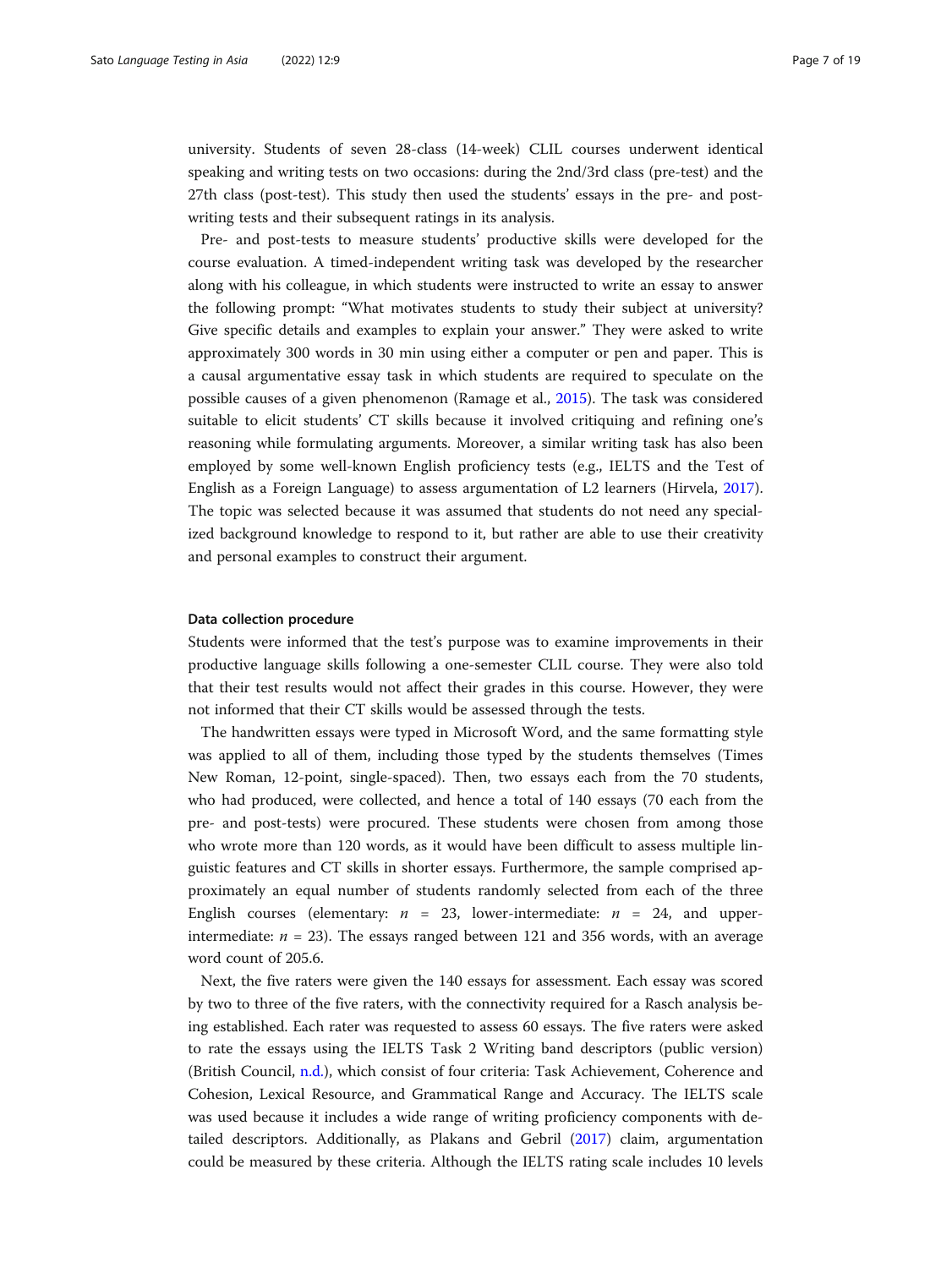$(0-9)$ , this study only used six  $(1-6)$  because the students' proficiency was not high enough for them to obtain scores above seven.

In addition to assessing the essays according to the IELTS criteria, the raters were also asked to judge the level of each student's CT skills. The following two definitions of CT from online English dictionaries were provided:

- "The objective analysis and evaluation of an issue in order to form a judgement" (Oxford Dictionary).
- "The process of thinking carefully about a subject or idea, without allowing feelings or opinions to affect you" (Cambridge Dictionary).

These definitions include the key elements of CT addressed in L2 pedagogies, such as careful thinking (reflective thinking), objective analysis and evaluation (rational thinking), and judgment formation (reasonable thinking) (Dummett & Hughes, [2019](#page-17-0)). Definitions from English dictionaries, rather than those found in the CT literature, were provided because they are concise and easy to understand. The raters scored the students' CT skills using a six-level semantic differential scale ranging from one "Poor" to six "Excellent" with unspecified midpoints. Descriptors and training in using the scale were not provided because this study's main aim was to investigate raters' interpretation of students' CT without the influence of any pre-existing rating scale. The raters were informed that this criterion was adopted for research purposes rather than for course evaluation.

Each rater performed a retrospective written verbal protocol (Gass & Mackey, [2017](#page-17-0)) by writing comments on eight to 10 randomly selected essays. The raters were asked to indicate which part of the students' essays influenced the judgments of their CT skills and explain how these identified portions influenced the scores assigned using Microsoft Word's comment function immediately after scoring the essays. In total, 103 comments were given to 18 essays. Unfortunately, a written verbal protocol could undermine the validity of the reports because the raters would be able to write about things that they did not think about while actually rating students' CT skills. However, an oral concurrent verbal protocol could not be adopted because the raters concurrently scored other features of the essays, whereas the focus of this study was only on CT.

#### Data analysis

The scores given to the 140 essays were statistically analyzed to answer RQ1. First, the rater reliability was confirmed using the many-facet Rasch measurement. The pre- and post-test data were separately analyzed using the FACETS 3.83.0 software (Linacre, [2019](#page-17-0)). Rater infit mean-square values, which indicate rater reliability, were within the acceptable range  $(0.7-1.3)$ . This suggests that all the raters scored the students' argumentative essays consistently using the IELTS band descriptors and a scale for assessing CT skills. Second, a multiple regression (MR) was conducted using the raw scores to examine the relative importance of the four IELTS criteria (the predictor variables) in predicting the raters' judgments of students' CT skills (the outcome variable). As there is no hypothesis about the strength of the predictors, this study performed a standard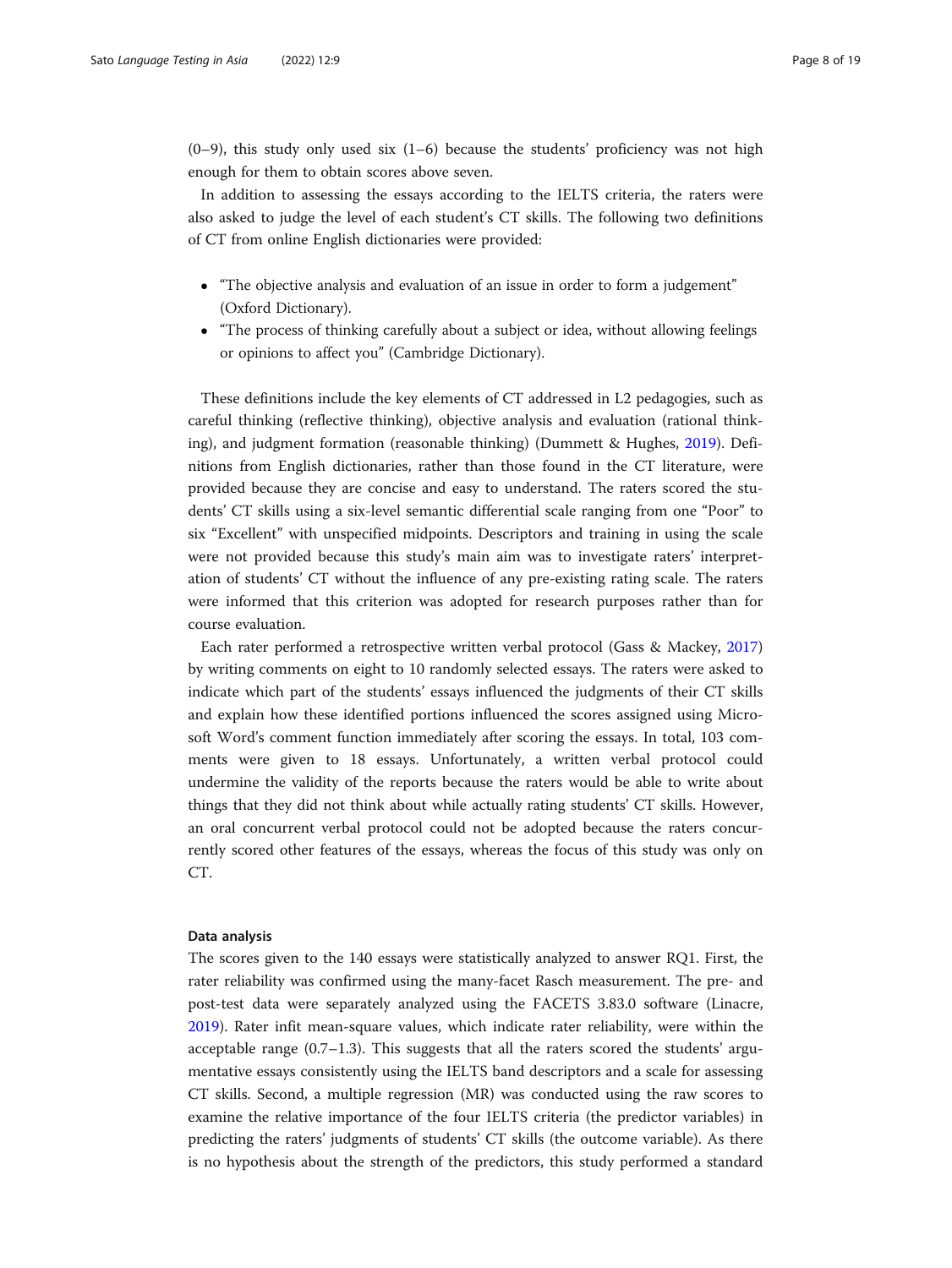MR simultaneously with all predictors. The pre- and post-test data were separately analyzed using SPSS Statistics version 26. The assumptions for the MR (the number of data cases, multicollinearity, normality, linearity, and homoscedasticity) were examined. This study had 150 data points each in the pre- and post-tests, which was larger than the required 15 cases of data per predictor (Field, [2018\)](#page-17-0). As the variance inflation factor values ranged from 1.89 to 2.74, staying far under 10, multicollinearity was not present among the predictor variables. The last three assumptions were examined using the scatterplots of residual, histogram, and P-P plot. All the assumptions were satisfied except for normally distributed errors for both the pre- and post-tests. However, the violation of this assumption is not of great concern because of the amount of data in this study (Field, [2018](#page-17-0)).

The raters' verbal protocol data were then analyzed to answer RQ2. Thematic analysis, which involves identifying themes within the data (Braun & Clarke, [2013](#page-17-0)), was carried out to identify the features of students' argumentative essays affecting their CT scores as assessed by the raters. First, each of the raters' comments was read to generate initial codes that grouped similar concepts. Second, coding categories, based on the generated codes, were developed, with all comments being sorted into the developed categories using NVivo 11. Third, the coding categories were reexamined and collated to identify any overarching themes. Therefore, the analysis was inductive, with the identified themes being linked to the data. Finally, a PhD student in applied linguistics was asked to code 30% of the data to ensure inter-coder reliability. The kappa coefficient was 0.71, demonstrating adequate agreement. Disagreements were resolved through subsequent discussions, and the categories were finalized.

#### Results

This section will present the results of the MR answering RQ1 (identifying the relationship between rater judgments of students' CT skills and their ratings of other criteria for L2 writing proficiency) and the thematic analysis answering RQ2 (exploring the essay features that the raters consider while judging students' CT skills).

#### Relationship between CT and other criteria

Tables 2 and [3](#page-9-0) present the descriptive statistics of the scores on each criterion and the results of the MR analyses, respectively. The regression results indicate that the Task Achievement scores made the largest contribution to the raters' intuitive

| <b>Table 2</b> Means and standard deviations of scores for each criterion |  |  |
|---------------------------------------------------------------------------|--|--|
|---------------------------------------------------------------------------|--|--|

| <b>Criteria</b>              | Pre-test |      | Post-test |      |
|------------------------------|----------|------|-----------|------|
|                              | М        | SD   | М         | SD   |
| Critical thinking skills     | 3.49     | 0.69 | 3.54      | 0.67 |
| Task achievement             | 4.89     | 0.83 | 5.07      | 0.70 |
| Coherence & cohesion         | 4.81     | 0.64 | 4.97      | 0.60 |
| Lexical resource             | 4.75     | 0.56 | 4.87      | 0.57 |
| Grammatical range & accuracy | 4.74     | 0.57 | 4.90      | 0.56 |

Note.  $N$  of cases  $= 150$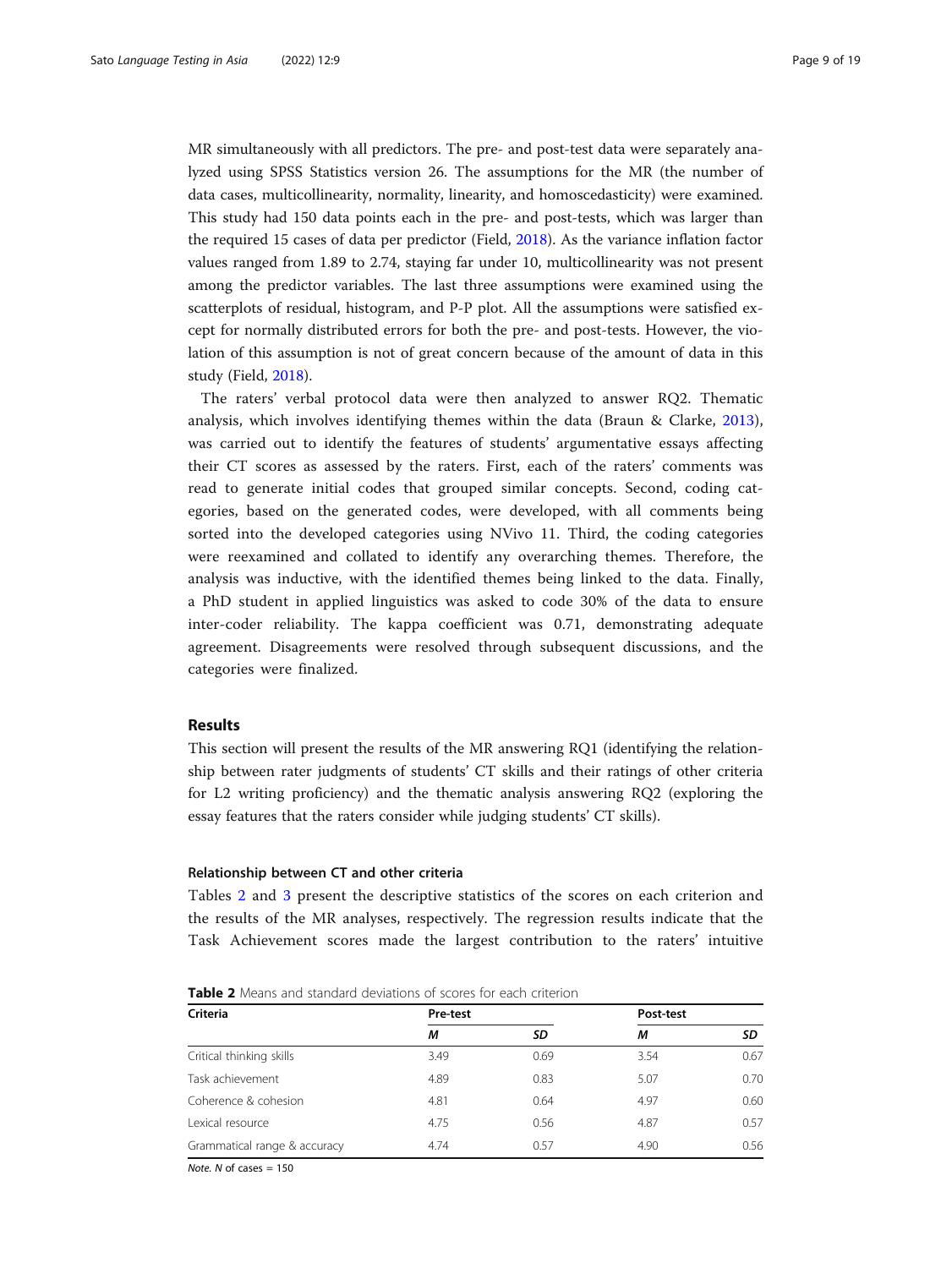| B<br>Variable |         |         | 95% CI for $B$ |      | β   | p    | $R^2$ |
|---------------|---------|---------|----------------|------|-----|------|-------|
|               | LL      | UL      | B              |      |     |      |       |
| Pre-test      |         |         |                |      |     |      | .47   |
| Constant      | $-0.25$ | $-1.03$ | 0.53           | 0.40 |     | .524 |       |
| Achievement   | 0.32    | 0.17    | 0.48           | 0.08 | .39 | .000 |       |
| Coherence     | 0.14    | $-0.05$ | 0.33           | 0.10 | .13 | .135 |       |
| Lexis         | 0.18    | $-0.06$ | 0.42           | 0.12 | .15 | .142 |       |
| Grammar       | 0.13    | $-0.08$ | 0.34           | 0.10 | .11 | .213 |       |
| Post-test     |         |         |                |      |     |      | .33   |
| Constant      | $-0.04$ | $-0.95$ | 0.87           | 0.46 |     | .935 |       |
| Achievement   | 0.29    | 0.11    | 0.46           | 0.09 | .30 | .002 |       |
| Coherence     | 0.07    | $-0.16$ | 0.29           | 0.11 | .06 | .551 |       |
| Lexis         | 0.34    | 0.10    | 0.59           | 0.12 | .29 | .006 |       |
| Grammar       | 0.03    | $-0.21$ | 0.26           | 0.12 | .02 | .821 |       |

#### <span id="page-9-0"></span>Table 3 Standard MR results

Note. CI confidence interval, LL lower limit, UL upper limit, Achievement Task Achievement, Coherence Coherence and Cohesion, Lexis Lexical Resource, Grammar Grammatical Range and Accuracy

judgments of CT skills in both the pre- and post-tests ( $\beta$ s = .39 and .30,  $p$ s = .000 and .002, respectively). Additionally, the contribution of Lexical Resource was statistically significant and found to be the second largest predictor in the post-test ( $\beta$ ) = .29,  $p$  = .006). In contrast, the other criteria had minor contributions and were not significant ( $ps > .05$ ). Overall, the four IELTS criteria explained 47% and 33% of the variance in CT skills in the pre- and post-tests, respectively, suggesting that elements other than the IELTS criteria explain rater judgments of CT. To summarize, the raters' judgments of participants' CT skills were explained by their Task Achievement scores most strongly, followed by the Lexical Resources scores.

| Category           | <b>Definition</b>                                                                   | <b>Example comments</b>                                                                                                                                                                                                         |
|--------------------|-------------------------------------------------------------------------------------|---------------------------------------------------------------------------------------------------------------------------------------------------------------------------------------------------------------------------------|
| Relevancy          | Connection between ideas and the<br>theme                                           | "The student attempts to make a valid point that is<br>related to the topic." (R3)<br>"Not really related to the question." (R1)                                                                                                |
| Content            | The amount of ideas, supports, examples,<br>development etc. and the depth of ideas | "This idea is quite well developed and argued." (R1)<br>"This is a very short paragraph that lacks<br>development and therefore lacks critical thinking."<br>(R2)                                                               |
| Logicality         | Logical structure, connection between<br>ideas, and reasons supporting claims       | "Some CT: evidence of logical reasoning." (R5)<br>"These sentences are poorly linked together showing<br>no obvious connection." (R2)                                                                                           |
| Quality of<br>idea | Validity of ideas, originality of ideas, and<br>the range of perspectives           | "Almost childlike thinking here!" (R1)<br>"These ideas are common and universal, thus the<br>average rating of 3." (R4)<br>"This student is thinking only in terms of their own<br>experience and not the wider concepts." (R1) |
| Other<br>features  | Linguistic accuracy and miscellaneous<br>features                                   | "Again, awkward vocabulary of "hamsam"<br>(handsome?)." (R2)<br>"There is some variation in the comment about<br>unmotivated students." (R4)                                                                                    |

|  |  |  |  | Table 4 Categories of influential features of argumentative essays |  |
|--|--|--|--|--------------------------------------------------------------------|--|
|--|--|--|--|--------------------------------------------------------------------|--|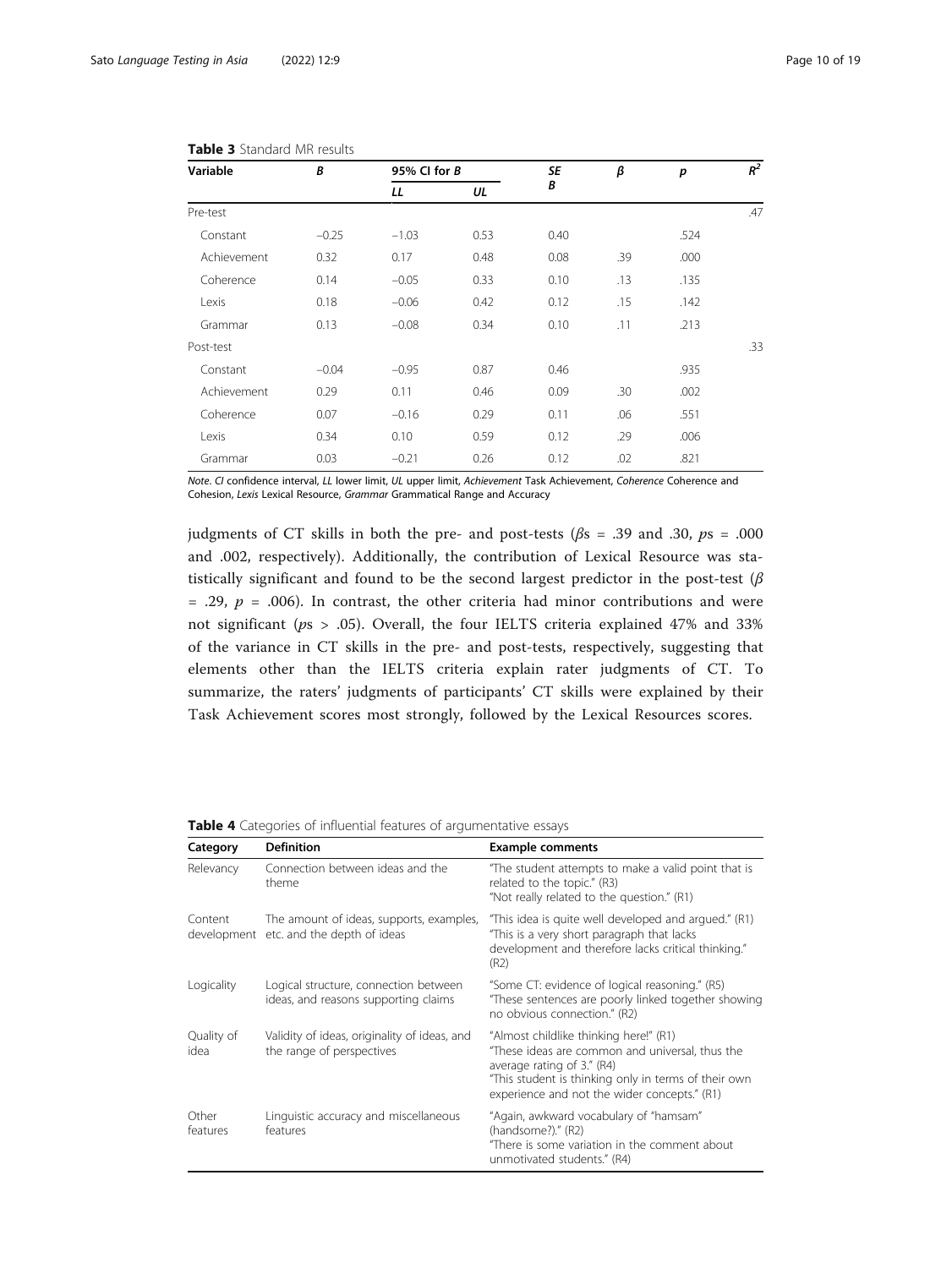#### <span id="page-10-0"></span>Influential features on rater judgments of CT

Table [4](#page-9-0) shows the findings of the thematic analysis of the comments written by the raters. The following five features, representing the criteria used by the raters to judge the students' CT skills, were explored: Relevancy, Content Development, Logicality, Quality of Ideas, and Other Features. The first category, Relevancy, concerned the question of whether the written ideas were addressing the given question (What motivates students to study their subject at the university?). The raters positively evaluated essays that maintain their focus on the question and negatively judged pieces of content deviated from it. Second, Content Development referred to how deeply students discussed their ideas by including supporting details and examples. Essays with a sufficient amount of details, examples, and ideas were considered as those displaying high CT skills. Third, the raters noted the logicality of the arguments, the link between written ideas, and coherence. The raters considered that high CT skills were demonstrated by logical connections among ideas, especially the link between the writers' main claim and supporting evidence. Fourth, the raters evaluated the quality of ideas focusing on the validity and originality of ideas as well as on the width of perspective presented in the essays. Students discussing well-thought and original ideas from multiple points of view were regarded as those possessing high CT skills, whereas those presenting poor and ubiquitous thoughts based only on their own personal experience were evaluated otherwise. Finally, linguistic accuracy and miscellaneous features were categorized as Other Features.

Three raters (R1, R2, and R3) made some comments on linguistic errors found in the essays. For example, R3 pointed out linguistic accuracy by saying, "Despite the inaccuracies in language and grammar, the student is able to present a weak link between motivation and being able to pursue one's own interests." However, linguistic features were not regarded as an independent factor that influences rater judgments of students' CT skills. First, comments on linguistic errors were not prevalent within the protocol data (5.2% of all the comments). Second, half of the comments on linguistic errors were in *although* clauses or *despite* phrases as in the example above, suggesting that the influence of linguistic features may be weaker than that of the other features presented in Table [4](#page-9-0).

To illustrate the essay features that affected raters' judgments of students' CT skills, three essays, and the corresponding raters' feedback, are presented in Tables 5, [6,](#page-11-0) and

| Table 5 Body paragraph of the essay written by Student 15 (left) and raters' comments (right) |  |  |
|-----------------------------------------------------------------------------------------------|--|--|
|                                                                                               |  |  |

| First, I explain curious. If we don't like math, we don't | 1. Good: exploring and exemplifying an idea. (R1)     |
|-----------------------------------------------------------|-------------------------------------------------------|
| have curious for math. At that time, if we study math,    | 2. some CT: logical reasoning (R5)                    |
| we don't keep concentration, and don't feel               | 3. The student tries to demonstrate the connection    |
| interesting. I think this lead to down the motivation     | between 'curious' and 'motivation for studying'. H    |
| for studying. From this, curious is very important for    | She tries to give structured support for this partici |
| studying. Second, I explain feelings. It also lead to     | issue. (R3)                                           |
| curious, if we feel the studying is interesting, we want  | 4. The student tries to illustrate the connection     |
| to study more and more. Moreover, if we study feeling     | between 'feelings' and 'motivation'. He/she attem     |
| like this, the academic world spread and studying is      | to identify the main issues related to this particula |
| more interesting. For example, if we learn the literature | argument and then makes a reasonable attempt t        |
| of Chinese which written a long time ago, we can the      | link these different factors. (R3)                    |
| way Chinese think a long time ago, and we may be          | 5. Same again: although there are some issues wit     |
| interesting in the changes the way Chinese think          | clarity here. (R1)                                    |
| throughout time. Like this, we can feel interesting that  | 6. some CT: example used as support is relevant a     |
| study lead to study, it lead to motivation.               | shows original thinking (R5)                          |
|                                                           |                                                       |

ome CT: logical reasoning (R5) he student tries to demonstrate the connection ween 'curious' and 'motivation for studying'. He/ tries to give structured support for this particular e. (R3) he student tries to illustrate the connection

ween 'feelings' and 'motivation'. He/she attempts dentify the main issues related to this particular ament and then makes a reasonable attempt to these different factors. (R3)

ame again: although there are some issues with ty here. (R1)

ome CT: example used as support is relevant and ws original thinking (R5)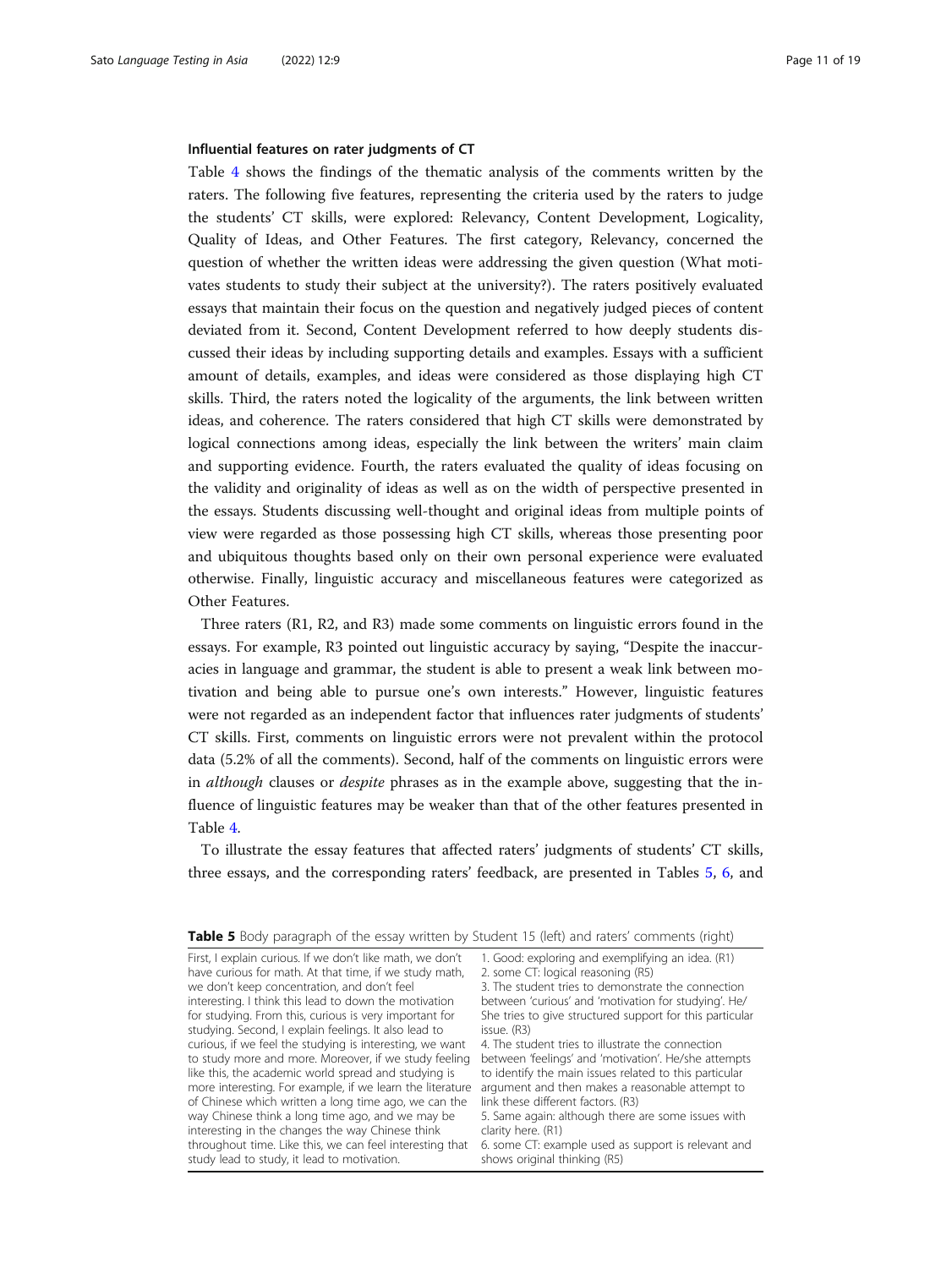<span id="page-11-0"></span>

|  |  | Table 6 The essay written by Student 69 (left) and raters' comments (right) |  |
|--|--|-----------------------------------------------------------------------------|--|
|--|--|-----------------------------------------------------------------------------|--|

7. These essays received positive, positive and negative, and negative comments, respectively. Additionally, they included a wide range of features, as presented in Table [4.](#page-9-0)

Table [5](#page-10-0) presents the body paragraph of the essay written by Student 15 in the pretest. The essay was rated by R1, R3, and R5, and the scores for CT skills given by the raters were 5, 4, and 3.5, respectively. The body paragraph contained two factors that motivate students to study their subjects at the university and supporting details. Comments 1 to 3 were given to the first factor, while Comments 4 to 6 were given to the second factor.

In the essay, Student 15 argues that curiosity motivates students to study at the university and explains it by providing a negative case in which students are not curious about math, which eventually leads to less concentration, interest, and motivation. In the latter half of the paragraph, she points out that positive feelings toward learning motivate students to study and presents a concrete example of how learning leads to more interest in the subjects. Overall, the raters' comments on Student 15's CT skills were positive. Raters appeared to perceive that both factors were supported by logical reasoning and relevant examples, which positively contributed to their judgments of her CT skills. For example, a chain of reasoning explaining why curiosity is important (from second to fifth sentences) was perceived as logical and connected to motivation for studying. The second argument (positive feelings toward learning) was also judged to be connected to motivation

| First, it is future dream. I have a dream. I want to be a  | 1. These opinions bear no relation to the question, so    |
|------------------------------------------------------------|-----------------------------------------------------------|
| botanist. But it have the problem that I am not good at    | it's hard to rate the response for critical thinking. The |
| speaking and writing English. For, botanist should read    | writer has not appropriately engaged with the topic.      |
| many book that are read English and speak my               | (R2)                                                      |
| researches in English.                                     | 2. Again, these ideas are basic and universal, thus the   |
| Second, it is owe to future to enjoy. I went to Australia  | average rating of 3. (R4)                                 |
| three years ago. However, I could not speak English        |                                                           |
| well. So I want to revenge. And I want to go abroad        |                                                           |
| because of studying science. Foreign countries have        |                                                           |
| many animals and nature. I have ever seen foreign          |                                                           |
| countries nature because I still stayed home in            |                                                           |
| Australia. So I want to a lot of nature.                   |                                                           |
| Third, it is what I make my friends. I have a few friends. |                                                           |
| So I want to make friends of alien. And I want to speak    |                                                           |
| English with. And I want to discuss science in English.    |                                                           |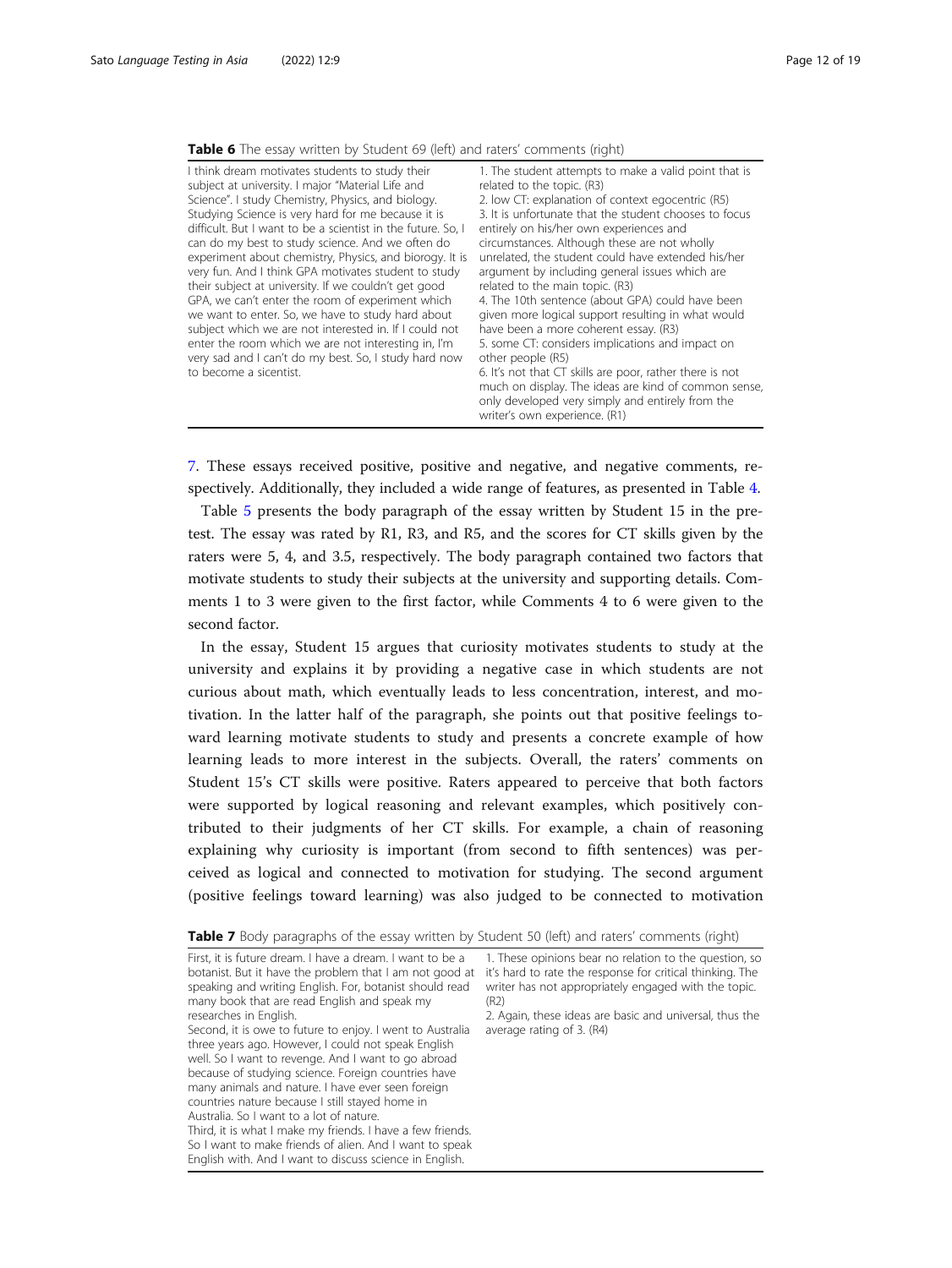by R3 and R6. Furthermore, Comment 6 made by R5 indicates that the originality of the idea was part of CT from the raters' perspective. The example of learning about Chinese literature was considered original and evaluated positively. Simply presenting ubiquitous arguments and supporting details may give the impression that students did not consider the given question carefully.

Table [6](#page-11-0) presents the entire essay written by Student 69 in the post-test. The essay was rated by R1, R3, and R5, and the scores for CT skills given by the raters were 3, 3.5, and 3, respectively. It contained two factors that motivate students to study at the university and supporting details. Comments 1 to 3 were given to the first factor, while Comments 4 to 6 were given to the second factor.

In the essay, Student 69 argues that students' dreams and Grade Point Averages (GPAs) motivate them to study at the university. First, she claims that university students' dreams motivate them to study by providing a personal example in which she is able to study science hard because being a scientist is her dream for the future. Second, the student mentions that GPA is an incentive to study as students cannot study at the laboratory they wish if they have a low GPA. Raters acknowledged that her arguments successfully addressed the question (Comments 1 and 3). However, they negatively commented that the supporting evidence was based primarily on the student's personal experience, therefore considering it egocentric. Although the support for the second factor was positively judged by R5 (as the student explains how low GPA influences all university students and not only herself), R3 commented that the argument should have been supported with more logical reasoning. The inclusion of her personal feeling ("If I could not enter the room which we are not interesting in, I'm very sad and I can't do my best.") may have made the second factor sound less logical and coherent. Finally, R1 wrote that the essay does not display the student's CT skills (Comment 6). In a different essay, he also noted: "Perhaps it is difficult to show great CT skills with this task, as they are not really analyzing a text or doing any research." This suggests that R1 appears to believe that timed independent essay writing cannot appropriately elicit the writer's CT skills.

Table [7](#page-11-0) presents the body paragraphs in the essay written by Student 50 in the pretest. The essay was rated by R2 and R4, and the scores for CT skills given by the raters were 2 and 3, respectively. The comments refer to the entire essay.

In his essay, Student 50 discusses three points of personal dream plan for future, plan to travel abroad, and desire to make friends. However, he fails to explain clearly and explicitly how the three points motivate students to study. R2 perceived that these points were not relevant to the question and evaluated that the student did not engage in the topic appropriately. R2 also mentioned that it was difficult to rate the student's CT skills because of the irrelevant opinions presented. Although his arguments are based solely on his personal experience as in Student 69's essay, this feature was not mentioned by the raters. Furthermore, R4 commented that the three points raised by the student are basic and universal, which influenced his rating of the student's CT skills. As discussed above, the presentation of universal opinions may negatively affect the raters' impression of the writer's CT skills. Nevertheless, it was not clear how the raters judged the extent to which written thoughts were universal or original.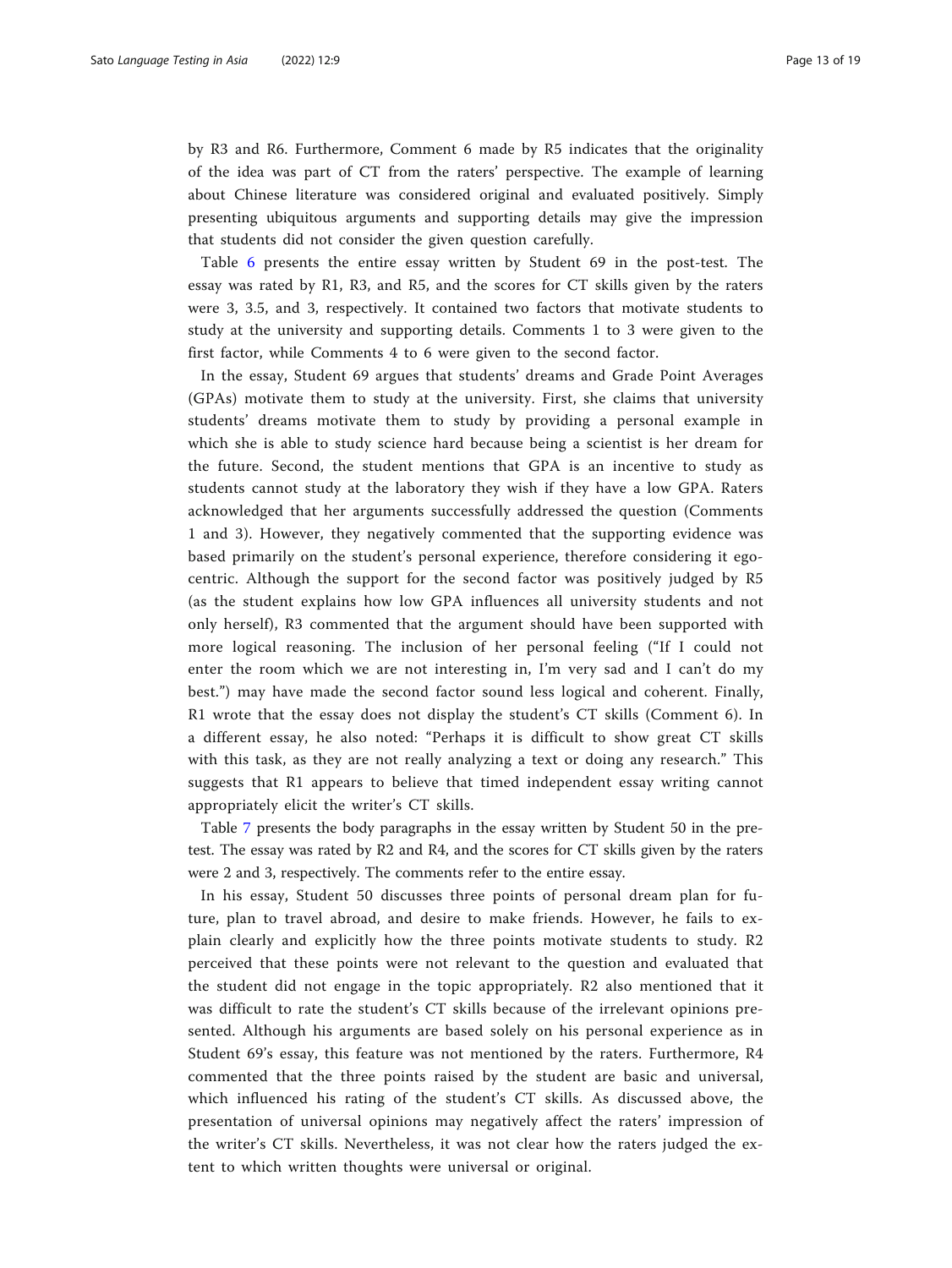#### **Discussion**

RQ1 asked: "What is the relationship between rater judgments of students' CT skills and their ratings on the criteria used to measure L2 writing proficiency?" The results indicate that raters' judgments of students' CT skills are most strongly explained by Task Achievement scores, although Lexical Resource scores were found to be another significant predictor in the post-test.

Task Achievement measures how adequately a student addresses all parts of the task, presents their position, and develops their main ideas with relevant details (British Council, [n.d.\)](#page-17-0). Therefore, in the argumentative essay task used in this study, this criterion concerned itself with the extent to which students adequately answered the prompt and supported their answers by giving relevant and specific details, as well as examples. As some literature indicates, these elements are related to CT. Specifically, these are equivalent to two intellectual standards proposed by Paul and Elder ([2014](#page-18-0)): relevance (how well the idea is connected to the question) and clarity (how well the idea is explained and elaborated). Moreover, Task Achievement appears to involve some aspects recognized in Stapleton's [\(2001\)](#page-18-0) scheme: the presence of arguments (opinions and their reasons) and supporting evidence. This finding suggests that the raters' judgment of writers' CT skills might be influenced by the content of argument more than how it is presented even in learners' essays including linguistic errors.

This study found a weak relationship between CT skills and the linguistic features displayed in the participants' essays, suggesting that demonstrating a high linguistic quality does not guarantee positive judgments of CT skills from readers. This supports the claim made by de Chazal ([2014](#page-17-0)) that language proficiency is not a predictor of CT ability. However, using diverse and accurate vocabulary, measured by the Lexical Resource criterion, may lead to better impressions of one's CT skills on readers. This may be since diverse vocabulary results in development of an idea, which was judged as a relevant element of CT. Additionally, errors in vocabulary in the L2 students' essays might have undermined the clarity and comprehensibility of the content. As the clarity of statement is a fundamental element in the sense that other elements cannot be evaluated unless the content is written clearly (Nosich, [2022;](#page-18-0) Paul & Elder, [2014\)](#page-18-0), the use of vocabulary influencing accurate conveyance of messages could be a linguistic feature relevant to CT skills especially in L2 argumentative writing. However, it remains unknown why Lexical Resource scores were not a significant predictor of CT in the pretest.

To further examine the essay features that contributed to raters' judgments of CT, RQ2 asked, "What essay features do raters consider when judging students' CT skills?" The analysis of the protocol data revealed five categories: relevancy to the question, content development, logicality, quality of ideas, and other features. The first two categories support the results of RQ1 and align with the concepts of relevancy and clarity in Paul and Elder's ([2014](#page-18-0)) criteria. Few comments on linguistic features also partially concur with the outcome of RQ1. Overall, the raters seemed to construe CT skills displayed through the writing task as argumentation skills as emphasized in critical thinking movement (Davies & Barnett, [2015](#page-17-0)) and the CT literature (e.g., Cottrell, [2017](#page-17-0); Fisher, [2011](#page-17-0); Nosich, [2022\)](#page-18-0).

Rater judgments of CT skills also included elements that were not addressed by the Task Achievement criterion: logicality and quality of ideas (see Table [4\)](#page-9-0). Comments on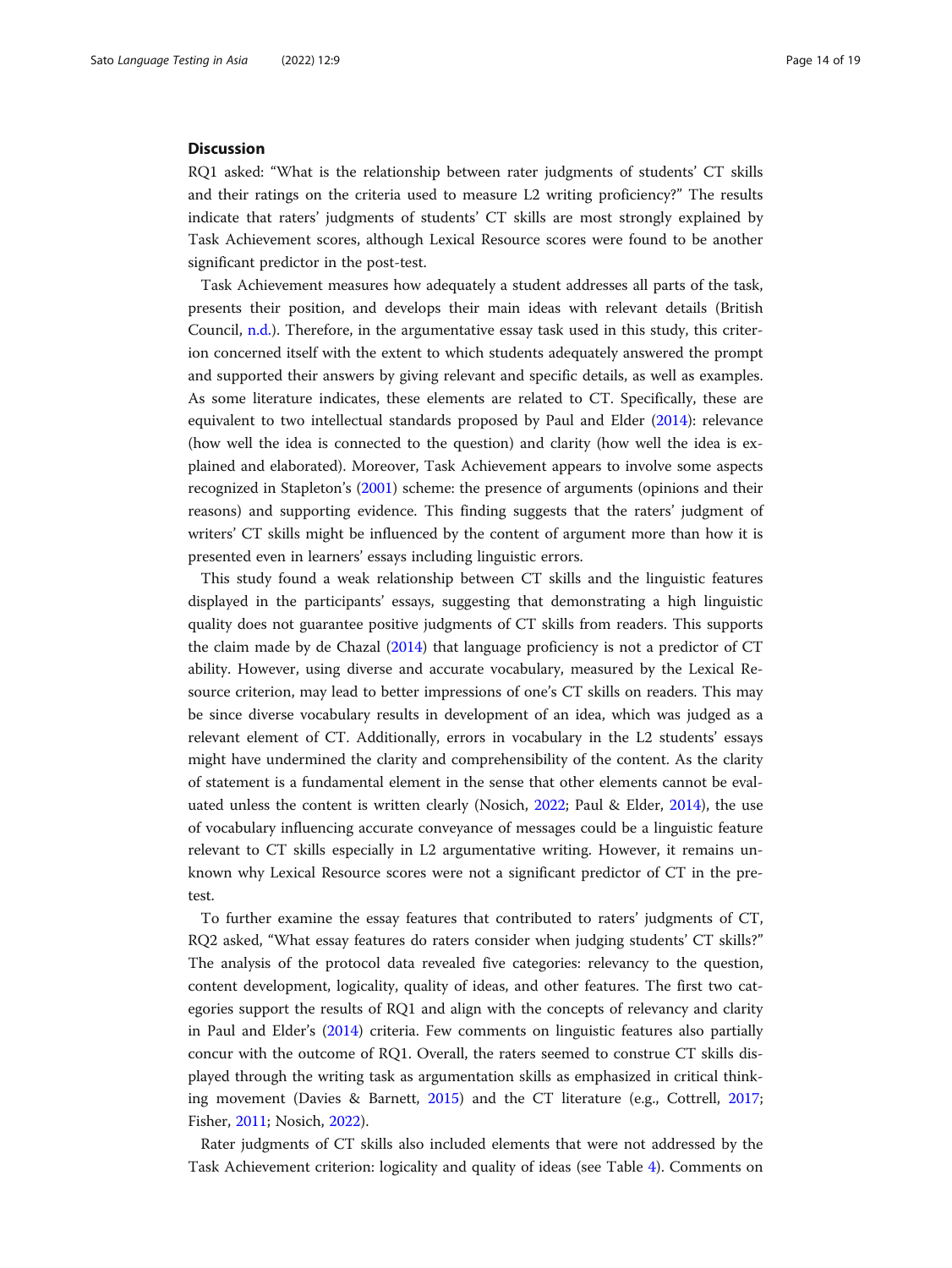logicality (logical structure, connection between ideas, and reasons supporting claims) showed that raters seemed to focus on the logical reasoning supporting students' claims and fallacies, which is regarded as an assessment criterion for both arguments and CT skills (Paul & Elder, [2014](#page-18-0); Stapleton, [2001\)](#page-18-0). This is partly addressed by the Coherence and Cohesion criterion in the IELTS rating scale (logical sequencing of information and ideas) (British Council, [n.d.](#page-17-0)). This feature was considered as an essential component of CT in the argumentative writing task, in which "an author states a claim, uses some form of evidence—data, reasons, examples, etc.—to support the claim, and shows how the evidence supports the claim" (Hirvela & Belcher, [2021](#page-17-0), p. 1). The central purpose of the writing task could influence the raters' attention to logicality. Moreover, the raters might have applied their critical reading skills, which involve appraising the degree to which the students adequately justified their opinions (Wallace & Wray, [2021](#page-18-0)).

The quality of ideas was primarily related to the range of perspectives displayed in the essay and their originality. First, supporting a claim by simply citing personal experience was judged negatively and regarded as egocentric (see Table [6](#page-11-0)). In contrast, raters positively evaluated writers who explained how a certain factor motivates university students in general, not solely for them, to study at university. This suggests that the type of evidence used influences rater judgments of a writer's CT, and anecdotal evidence can be perceived less persuasive than other types, including causal evidence (Hornikx & Hoeken, [2007](#page-17-0)). Additionally, supporting claims via personal experiences can be perceived as failing to consider the question from other perspectives. This may negatively influence the judgment of a writer's CT skills, as engaging in broader thinking by seeing situations from different perspectives has been identified as a key component of CT (Chaffee, [2019](#page-17-0); Nosich, [2022;](#page-18-0) Paul & Elder, [2014](#page-18-0)). Second, raters positively judged original thoughts but negatively evaluated common and universal ideas. This is related to a disposition of critical thinkers known as intellectual autonomy (Paul & Elder, [2014](#page-18-0)), which entails having authorship of one's own thoughts rather than simply accepting or borrowing those of others. Raters' focus on originality of thought resonates with a conceptualization of CT given by academics of history, philosophy, and literary/ cultural studies in Moore's [\(2013](#page-18-0)) study. In particular, originality may be relevant to tasks involving creating or producing ideas (Anderson & Krathwohl, [2001](#page-17-0)), including the argumentative writing used in this study.

It was found that raters neither mentioned all of the features recognized in the literature nor focused on the same features in the essays written by different students. For example, the raters seldom commented on the accuracy of supporting evidence (Paul & Elder, [2014\)](#page-18-0) and did not comment on the breadth of thinking or the inclusion of counterarguments in the essays (Stapleton, [2001;](#page-18-0) Washington State University Center for Teaching, Learning, and Technology, [2009\)](#page-18-0). This may be because only a few students supported their ideas using evidence other than personal experiences and included counterarguments that challenged their own points. It suggests that relevant and salient CT criteria depend on writing tasks (e.g., independent or integrated). In this study, the raters' foci might be narrower than theoretical models because the students were required to write an argument, without any external resources, in a short period of time. Furthermore, raters focused on the essay's relevancy to the question in those written by students who obtained low CT scores (Table [7](#page-11-0)) and focused more on logicality and the quality of ideas in essays written by those who obtained medium to high CT scores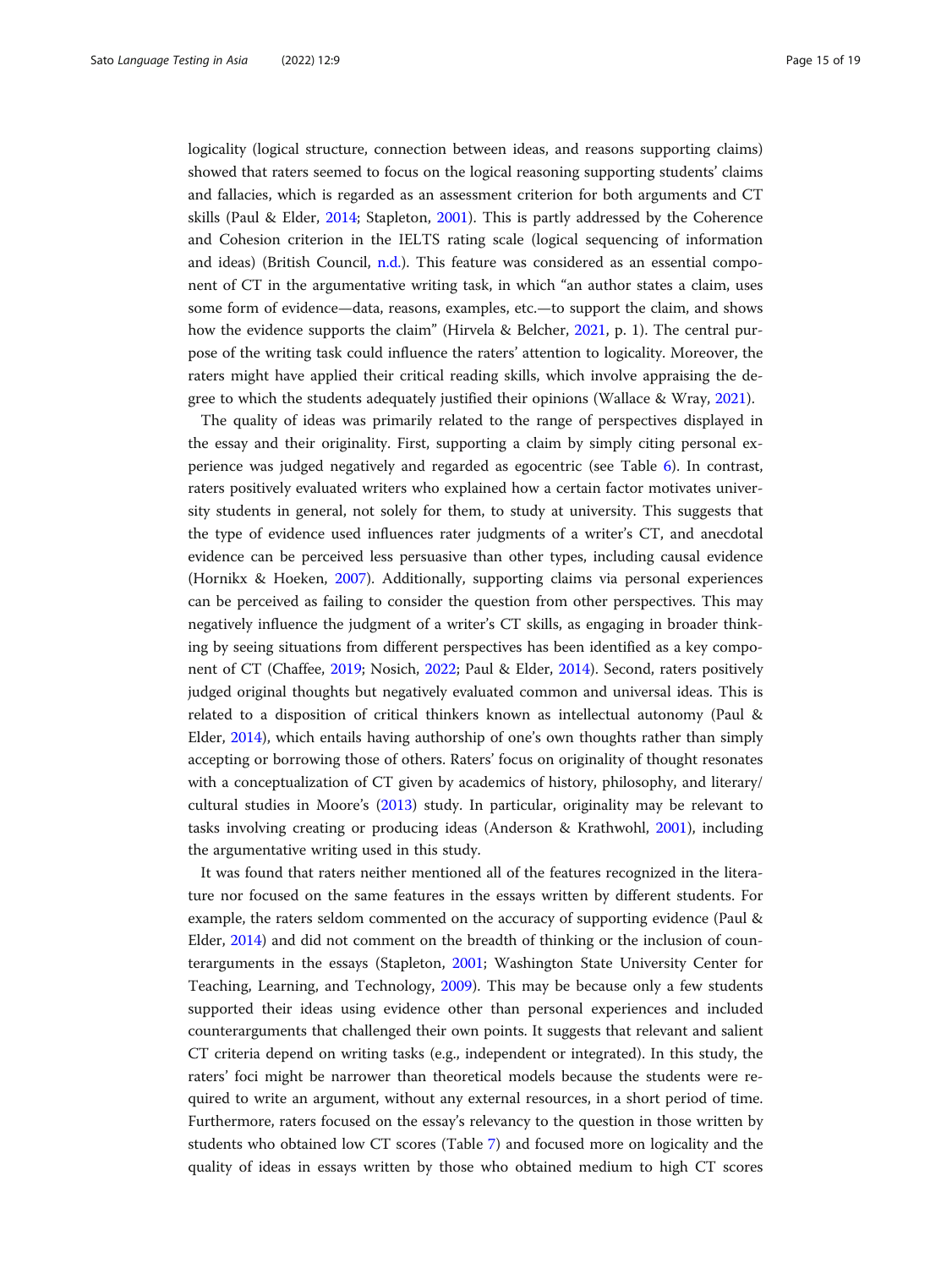(Table [5\)](#page-10-0). This suggests that the essay features influencing raters' judgments depend, not only on CT features displayed in the essays, but also on the students' overall CT level.

#### Conclusion

This study investigated five raters' judgments of students' CT skills through reading and rating their argumentative essays, thereby revealing the features of the essays that contributed to their judgments. The results indicate that the raters' intuitive perceptions of students' CT skills were linked to the Task Achievement and, partly, Lexical Resource criteria in the IELTS (British Council, [n.d.\)](#page-17-0). Additionally, raters' written comments revealed that their judgments of the writers' CT skills were affected by the essay's relevancy to the question, content development, logicality, and quality of ideas.

The findings of this study help to delineate the CT skills addressed in L2 pedagogies so that they can be assessed through argumentative essays. In particular, test developers and teachers who are keen to assess test-takers' CT skills could incorporate the explored features into the assessment criteria. Since there are distinct elements pertinent to CT skills, it is possible to address them in different criteria for assessing essays. If a pre-established rating scale needs to be adopted because of practical constraints, the Task Achievement category in the IELTS rating scale (British Council, [n.d.\)](#page-17-0), addressing relevancy and content development, can be a viable option as scores predict students' CT skills to some degree. However, it is recommended to incorporate other features explored by this study into rating scales for a more precise measurement of CT skills, because positive judgments from raters are likely to require more than what the Task Achievement category comprehends, such as logicality, range of perspectives (or types of evidence), and originality of ideas. Logicality can be assessed through the category of coherence, which typically focuses on progression of ideas and logical sequencing (Knoch, [2007](#page-17-0)). Although it already entails some components of logicality explored in the study, the category can explicitly mention the connection between a claim and supporting evidence to measure CT more precisely. The quality of ideas and originality could be evaluated though the category of content. While some existing content categories address relevancy and content development (e.g., Jacobs et al., [1981\)](#page-17-0), the creativity of ideas and their ability to create interest can also be addressed in the criterion (see Bae et al., [2016](#page-17-0)), although the assessment of these features is highly subjective.

It is also possible to create a single-independent assessment criterion for CT by including all the features discovered by the study. This option is beneficial because the same features are not necessarily relevant and salient across different proficiency levels. This study indicated that raters focused on the essay's relevancy to the question written by students who obtained low CT scores and focused more on logicality and quality of ideas in the essays written by those who obtained medium to high CT scores. This finding suggests that descriptors for low CT levels should focus on the essay's relevancy to the topic, while descriptors for higher levels should address the logicality and originality in the content.

This study's findings also have some implications for classroom-based assessment activities, especially for self- and peer-assessment (Brown & Abeywickrama, [2019](#page-17-0)). In the EAP and CLIL classrooms, which emphasize cultivating CT skills, self- and peerassessment is recognized as a useful activity for improving students' task performance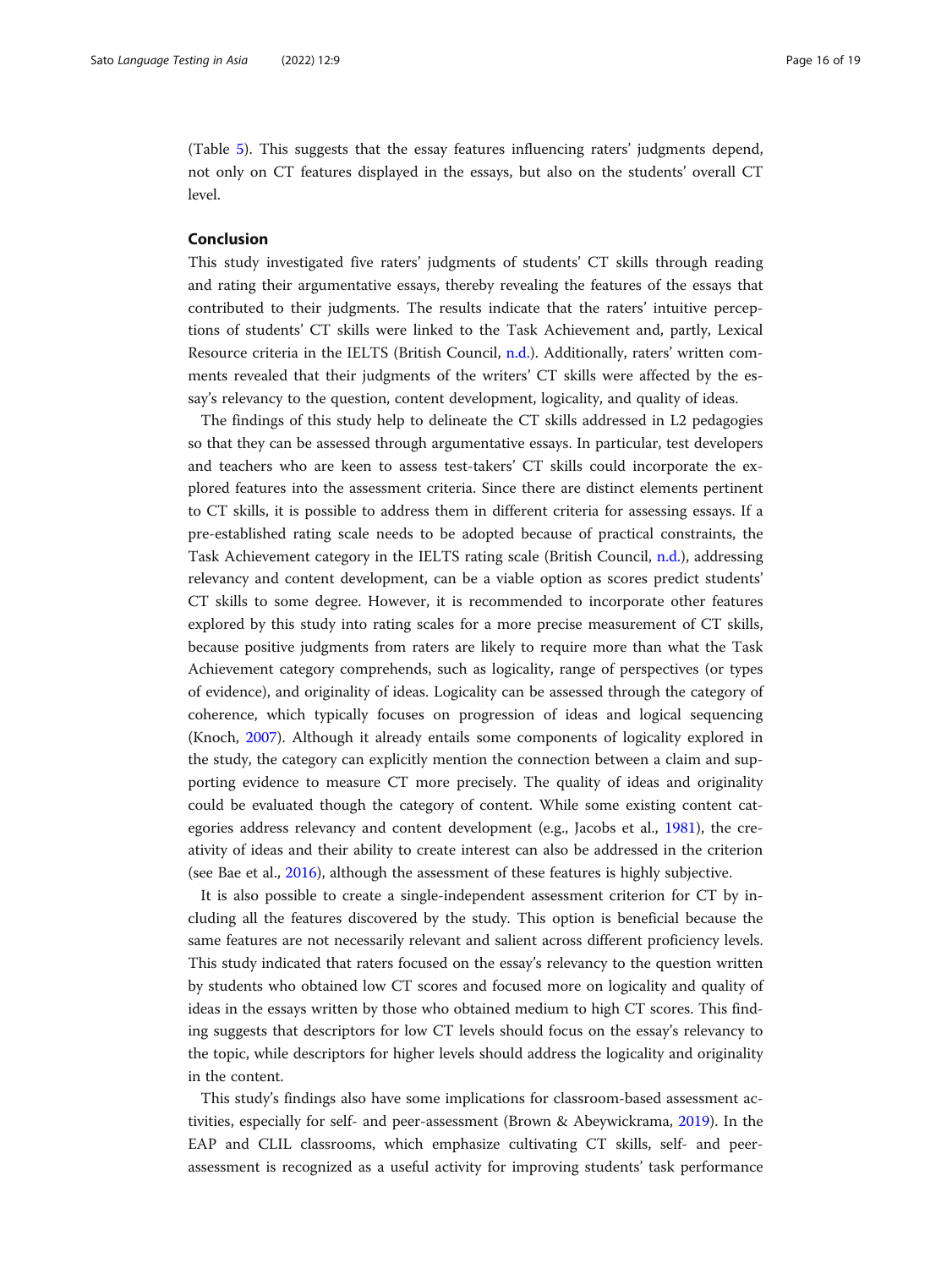(e.g., Coyle et al., [2010;](#page-17-0) Ferris, [2018\)](#page-17-0). The explored features can be incorporated into the development of checklists, which convey the students the construct in a simple manner and are suitable for use in self- and peer-assessment (Green, [2021](#page-17-0)). For instance, after reading their own or peers' argumentative essays, students could be asked to respond to statements such as "The essay discusses the given prompt without any irrelevant piece of content," or "The essay includes opinions from various perspectives" by indicating yes or no. Can-do statements can also be created based on the study's findings for self-assessment, including statements such as "I can give sufficient examples supporting my opinion" or "I can connect ideas logically." In so doing, students can grasp the elusive concept of CT and realize the characteristics of highly evaluated essays without deeply learning about the definition of CT itself.

This study has some limitations. First, this study collected data from only five native English speakers who have worked as IELTS examiners. Because of this small sample size, it is difficult to generalize these findings in broader contexts, including readers with different backgrounds. Moreover, the raters did not necessarily have a deep understanding of CT and exhibited raters' bias in their ratings. Second, this study collected data from students with relatively low English proficiency levels. Students with higher English proficiency may display a wider range of features related to CT skills, including reflecting on their own supporting evidence (Chason et al., [2017](#page-17-0)). Third, written verbal protocol data may suffer from non-veridicality, such that the results reported may have included features that raters did not actually consider while rating or may not have comprehensively included all of the features that they considered (Gass & Mackey, [2017](#page-17-0)). Post-marking interviews should have been conducted to triangulate the findings. Fourth, the assigned essay topic and writing task also had some limitations. Whether or not the students were able to demonstrate their CT skills through the topic was not determined. In other words, the topic's appropriateness was not examined. Lastly, only one type of writing assignment (timed, independent, causal argumentative essay writing) was employed to examine the relevant criteria for measuring CT skills. As noted by R1, the task adopted in this study did not involve any analysis and research, meaning that it may not always be suitable to assess CT. Using other types of essays, such as source-based argumentative writing (Plakans & Ohta, [2021\)](#page-18-0), might reveal different dimensions of CT, that is, different essay features might have been found to be relevant to raters' judgments of CT skills.

Therefore, further research is recommended to investigate the way in which CT skills are related to various essay writing tasks, including integrated writing tasks or research projects, which can be done by examining rater judgments and collecting data that compensate for limitations of verbal protocols (e.g., interviews). Such research will help in revealing the elusive concept of CT skills in L2 pedagogies.

#### Abbreviations

CEFR: Common European Framework of Reference; CLIL: Content and Language Integrated Learning; CT: Critical thinking; EAP: English for academic purposes; GPA: Grade point average; IELTS: International English Language Testing System; L2: Second language; MR: Multiple regression; RQ: Research question; WSU: Washington State University

#### Acknowledgements

Not applicable.

#### Author's contributions

The author read and approved the final manuscript.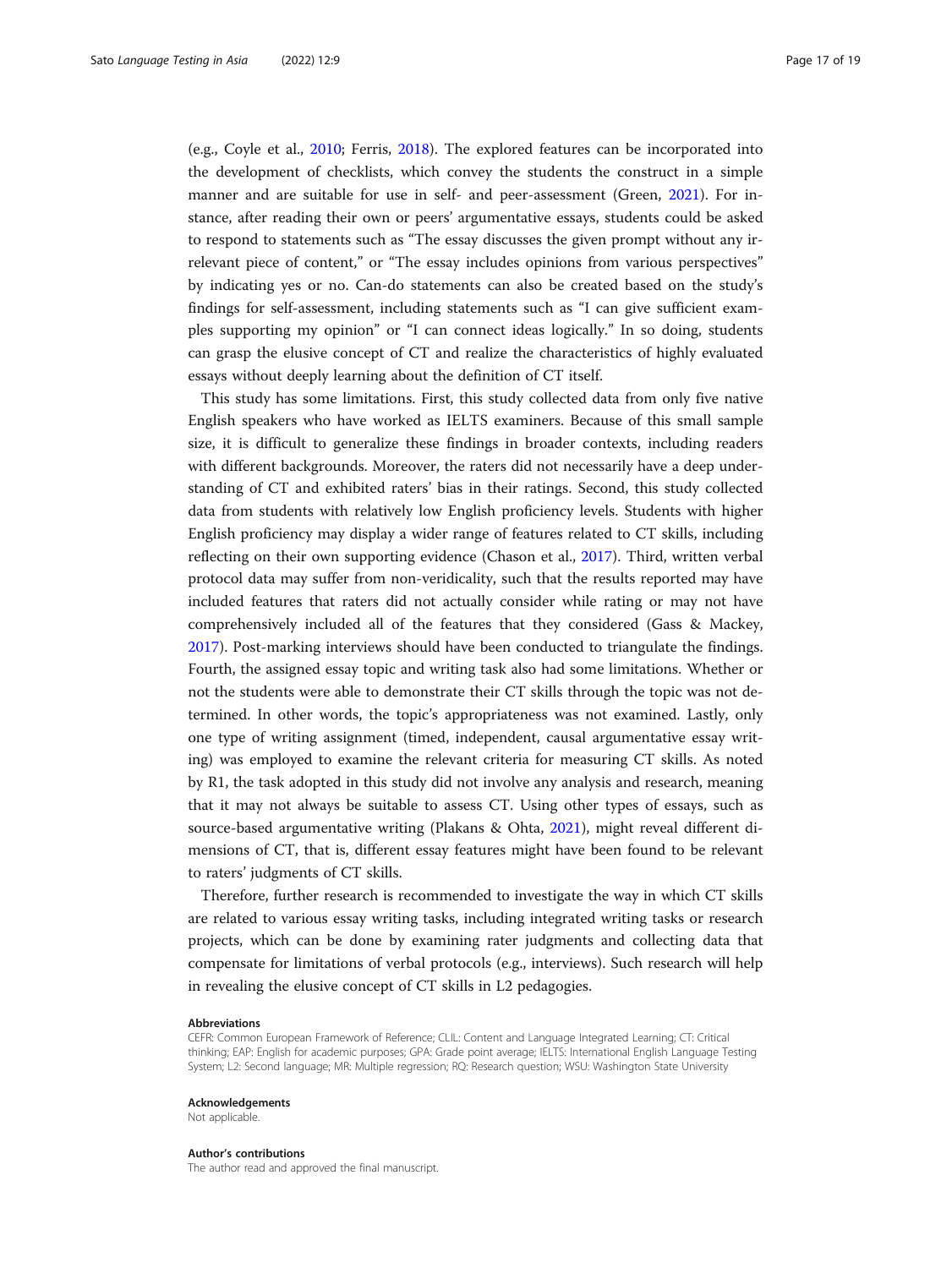#### <span id="page-17-0"></span>Funding

Not applicable.

#### Availability of data and materials

The datasets used and/or analyzed during the current study are available from the corresponding author on reasonable request.

#### **Declarations**

#### Competing interests

The authors declare that they have no competing interests.

#### Received: 5 January 2022 Accepted: 4 March 2022 Published online: 08 April 2022

#### References

- Anderson, L., & Krathwohl, D. (Eds.) (2001). A taxonomy for learning, teaching, and assessing: a revision of Bloom's taxonomy of educational objectives. London: Pearson.
- Bachman, L. F., & Palmer, A. S. (2010). Language assessment in practice: developing language assessments and justifying their use in the real world. Oxford: Oxford University Press.
- Bae, J., Bentler, P. M., & Lee, Y.-S. (2016). On the role of content in writing assessment. Language Assessment Quarterly, 13(4), 302–328. <https://doi.org/10.1080/15434303.2016.1246552>.
- Bosker, H. R., Pinget, A., Quené, H., Sanders, T., & de Jong, N. H. (2013). What makes speech sound fluent? The contributions of pauses, speed and repairs. Language Testing, 30(2), 159–175. [https://doi.org/10.1177/0265532212455394.](https://doi.org/10.1177/0265532212455394)
- Braun, V., & Clarke, V. (2013). Successful qualitative research: a practical guide for beginners. London: Sage.
- British Council. (n.d.). IELTS task 2 writing band descriptors (public version). Retrieved October 1, 2018, from [https://takeielts.](https://takeielts.britishcouncil.org/sites/default/files/ielts_task_2_writing_band_descriptors.pdf#search=%27IELTS+TASK+2+Writing+band+descriptors+%28public+version%29%27) [britishcouncil.org/sites/default/files/ielts\\_task\\_2\\_writing\\_band\\_descriptors.pdf#search=%27IELTS+TASK+2+Writing+band+](https://takeielts.britishcouncil.org/sites/default/files/ielts_task_2_writing_band_descriptors.pdf#search=%27IELTS+TASK+2+Writing+band+descriptors+%28public+version%29%27) [descriptors+%28public+version%29%27.](https://takeielts.britishcouncil.org/sites/default/files/ielts_task_2_writing_band_descriptors.pdf#search=%27IELTS+TASK+2+Writing+band+descriptors+%28public+version%29%27)

Brown, H. D., & Abeywickrama, P. (2019). Language assessment: principles and classroom practices, (3rd ed.). Hoboken: Pearson. Chaffee, J. (2019). Thinking critically, (12th ed.). Boston: Cengage Learning.

Chason, L., Loyet, D., Sorenson, L., & Stoops, A. (2017). An approach for embedding critical thinking in second language paragraph writing. TESOL Journal, 8(3), 582–612. [https://doi.org/10.1002/tesj.288.](https://doi.org/10.1002/tesj.288)

- Cottrell, S. (2017). Critical thinking skills: effective analysis, argument and reflection, (3rd ed.). London: Red Globe Press.
- Council of Europe (2001). Common European Framework of Reference for languages: learning, teaching, assessment. Cambridge: Cambridge University Press.

Coyle, D., Hood, P., & Marsh, D. (2010). CLIL: Content and language integrated learning. Cambridge: Cambridge University Press. Creswell, J. W. (2015). A concise introduction to mixed methods research. Thousand Oaks: Sage.

- Cumming, A. H., Kantor, R., & Powers, D. E. (2001). Scoring TOEFL essays and TOEFL 2000 prototype writing tasks: an
- investigation into raters' decision making and development of a preliminary analytic framework. (TOEFL Monograph No. MS-22). Princeton: Educational Testing Service.
- Davies, M., & Barnett, R. (2015). Introduction. In M. Davies, & R. Barnett (Eds.), The Palgrave handbook of critical thinking in higher education, (pp. 1–25). New York: Palgrave Macmillan.

de Chazal, E. (2014). English for academic purposes. Oxford: Oxford University Press.

Dummett, P., & Hughes, J. (2019). Critical thinking in ELT: a working model for the classroom. Boston: National Geographic Learning.

Ennis, R. (2011). Critical thinking: reflection and perspective Part I. Inquiry: Critical Thinking Across the Disciplines, 26(1), 4–18. [https://doi.org/10.5840/inquiryctnews20112613.](https://doi.org/10.5840/inquiryctnews20112613)

Ferris, D. R. (2018). Writing instruction and assessment: activities, feedback, and options. In J. M. Newton, D. R. Ferris, C. C. M. Goh, W. Grabe, F. L. Stoller, & L. Vandergrift (Eds.), Teaching English to second language learners in academic contexts: reading, writing, listening, and speaking, (pp. 106–122). New York: Routledge.

Field, A. (2018). Discovering statistics using IBM SPSS statistics, (5th ed.). London: Sage.

- Fisher, A. (2011). Critical thinking: an introduction, (2nd ed.). Cambridge: Cambridge University Press.
- Gass, S. M., & Mackey, A. (2017). Stimulated recall methodology in applied linguistics and L2 research, (2nd ed.). New York: Routledge.
- Green, A. (2021). Exploring language assessment and testing: language in action, (2nd ed.). Oxon: Routledge.
- Hirvela, A. (2017). Argumentation and second language writing: are we missing the boat? Journal of Second Language Writing, 36, 69–74. [https://doi.org/10.1016/j.jslw.2017.05.002.](https://doi.org/10.1016/j.jslw.2017.05.002)
- Hirvela, A., & Belcher, D. (2021). Introduction. In A. Hirvela, & D. Belcher (Eds.), Argumentative writing in a second language: perspectives on research and pedagogy, (pp. 1–9). Ann Arbor: University of Michigan Press.
- Hornikx, J., & Hoeken, H. (2007). Cultural differences in the persuasiveness of evidence types and evidence quality. Communication Monographs, 74(4), 443–463. [https://doi.org/10.1080/03637750701716578.](https://doi.org/10.1080/03637750701716578)
- Jacobs, H., Zinkgraf, S., Wormuth, D., Hartfiel, V., & Hughey, J. (1981). Testing ESL composition: a practical approach. Rowley. Newbury House.
- Knoch, U. (2007). 'Little coherence, considerable strain for reader': a comparison between two rating scales for the assessment of coherence. Assessing Writing, 12(2), 108–128. [https://doi.org/10.1016/j.asw.2007.07.002.](https://doi.org/10.1016/j.asw.2007.07.002)
- Knoch, U. (2022). Assessing writing. In G. Fulcher, & L. Harding (Eds.), The Routledge handbook of language testing, (2nd ed., pp. 236–253). Oxon: Routledge.
- Linacre, J. M. (2019). Facets computer program for many-facet Rasch measurement, version 3.83.0 [Computer Software]. [Winsteps.](http://winsteps.com) [com](http://winsteps.com).
- McNamara, T. F. (1990). Item Response Theory and the validation of an ESP test for health professionals. Language Testing, 7(1), 52–75. [https://doi.org/10.1177/026553229000700105.](https://doi.org/10.1177/026553229000700105)